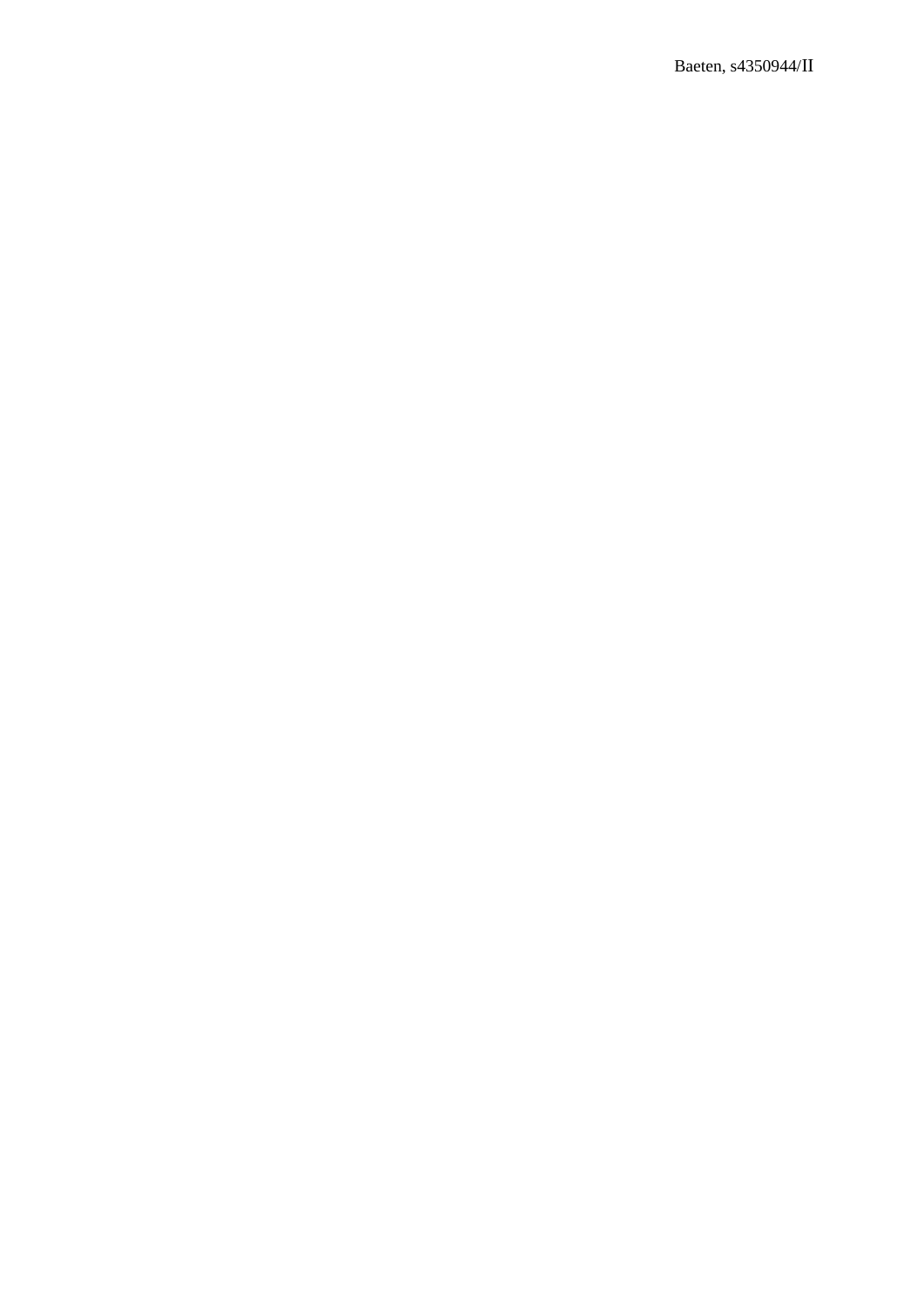Engelse Taal en Cultuur

Teacher who will receive this document: Dr. Maarten van Gageldonk

Title of document: A Real Life *Breaking Bad*: How and Why the War on Drugs Has Failed in New Mexico

Name of course: Bachelorwerkstuk Amerikanistiek

Date of submission: 15-06-2016

The work submitted here is the sole responsibility of the undersigned, who has neither committed plagiarism nor colluded in its production.

Signed

Name of student: Kim Baeten Student number: s4350944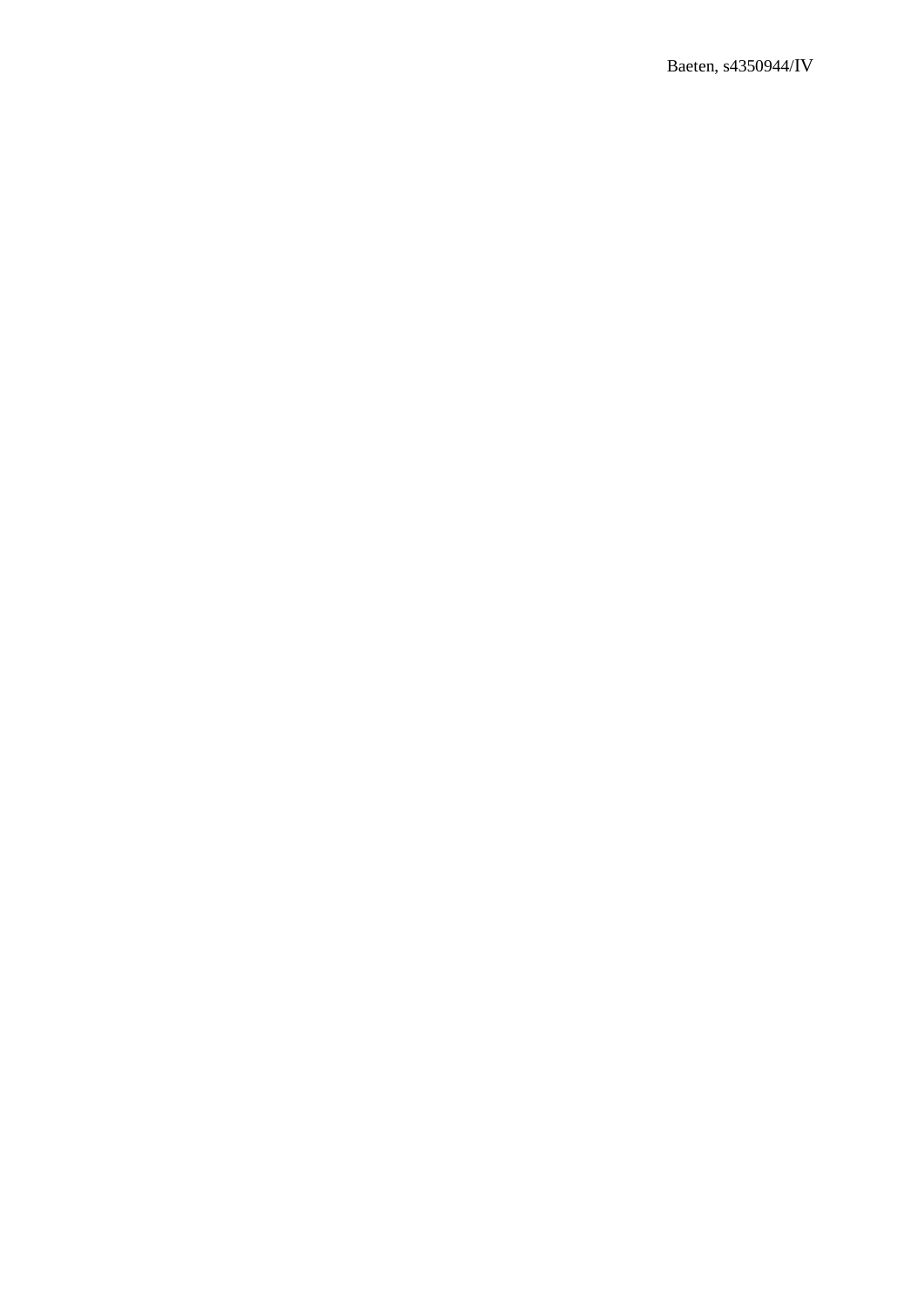# Table of Contents

| $Keywords \dots 2$                                            |  |
|---------------------------------------------------------------|--|
| 1 INTRODUCTION                                                |  |
|                                                               |  |
|                                                               |  |
| 2. HISTORICAL CONTEXT                                         |  |
|                                                               |  |
| 3 CONSEQUENCES OF THE WAR ON DRUGS IN THE STATE OF NEW MEXICO |  |
|                                                               |  |
|                                                               |  |
|                                                               |  |
| <b>4 EXPLANATIONS FOR RESULTS - FOREIGN POLICY</b>            |  |
|                                                               |  |
|                                                               |  |
|                                                               |  |
|                                                               |  |
|                                                               |  |
| <b>5 EXPLANATIONS FOR RESULTS - DOMESTIC POLICY</b>           |  |
|                                                               |  |
|                                                               |  |
|                                                               |  |
| 6 CONCLUSION                                                  |  |
|                                                               |  |
|                                                               |  |
|                                                               |  |
|                                                               |  |
|                                                               |  |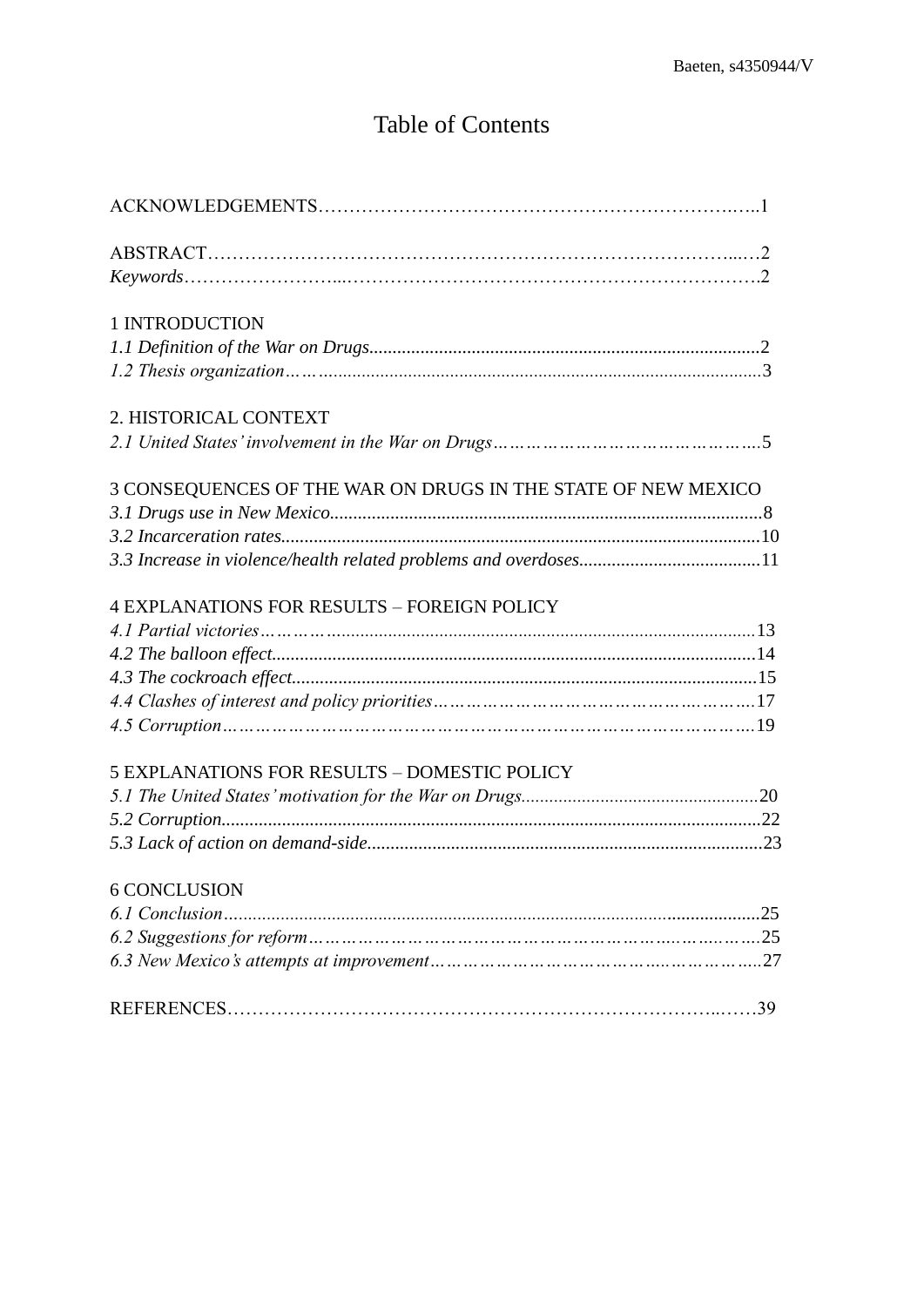# Acknowledgements

Writing this Bachelor's thesis would not have been possible without the help of some of my teachers. Firstly, I would like to express my gratitude to my supervisor Dr Maarten van Gageldonk, who provided me with feedback along the way and presented me with advise on how to improve this Bachelor's thesis. In addition, I would like to thank Dr László Munteán for his general advice on the process of thesis writing that he provided during his weekly seminars.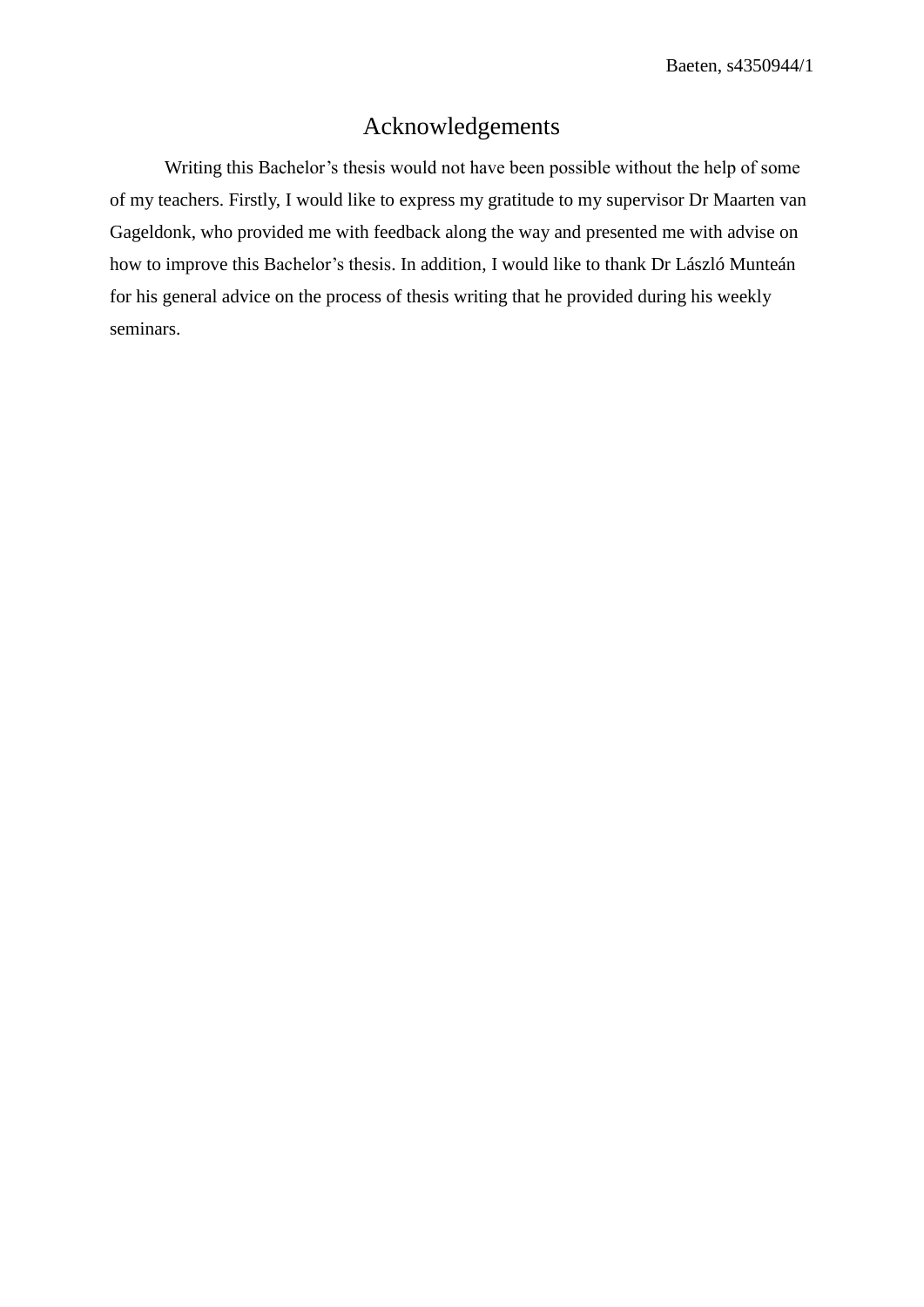# Abstract

The United States has one of the toughest anti-drug policies in the world. For over 40 years they have been fighting a so-called "War on Drugs" but data shows that drug use in the United States is at an all-time high. In fact, the United States remains the largest consumer of illicit drugs in the world. This Bachelor's thesis seeks to find out what effects this War on Drugs has had on American society by using the state of New Mexico as a case study. After discussing the effects of the War on Drugs, this thesis will try to discover the reasons why the War on Drugs remains a large source of social and economic problems in the United States and has not booked any of the results that it was intended to book even though the War on Drugs has been going on for decades.

**Keywords:** War on Drugs, New Mexico, incarceration rates, corruption, health, balloon effect, cockroach effect, legalization, decriminalization, social security doctrine

# Introduction

#### **1.1 Definition of the War on Drugs**

"The United States today is both the world's largest importer of illicit drugs and the world's largest exporter of bad drug policy (167)." This observation was made by Moisés Naím, internationally renowned columnist and commentator on globalization, international politics and economics, and he was very right. The amount of illicit drug users in the United States has been increasing for over a decade and drugs remain the cause of a large number of social and economic problems the United States is facing. In fact, the United States is the largest consumer of illicit drugs worldwide. The United States public is believed to spend as much as \$150 billion on illicit drugs a year at street prices (Bagley "The New Hundred Years War?" 164). Not only does this large number of illicit drug users result in social problems in the United States, it also affects the health and well-being of millions of Americans. Cardiovascular disease, lung disease, stroke, cancer, infections with HIV, and hepatitis can all be affected by drug use. Some of these effects occur when drugs are used at high doses or after prolonged use. However, other adverse effects can occur after only one or a few occasions of use (SAMHSA 4). For example, an infection with HIV can occur after just one single injection of heroin with an infected needle, while throat cancer may occur after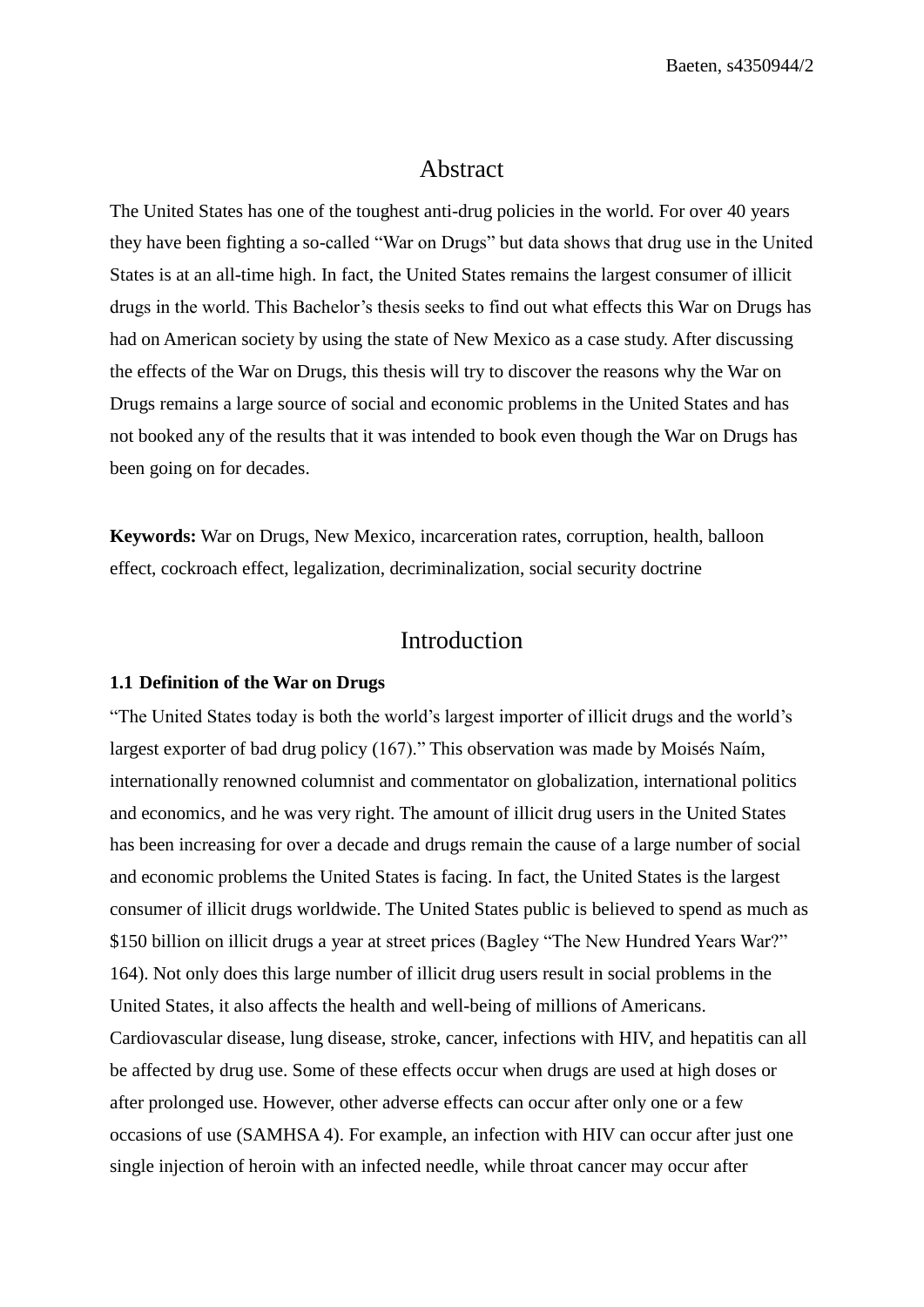Baeten, s4350944/3

prolonged use of smokeable crack cocaine. Results from the most recent National Survey on Drug Use and Health, published by the Substance Abuse and Mental Health Services Administration (SAMHSA), an operating division within the United States Department of Health and Human Services, conclude that in 2014 27.0 million Americans aged 12 or older used an illicit drug in the 30 days prior to the survey, which corresponds to one in 10 Americans (10.2 percent). This percentage is higher than it has ever been from 2002 to 2013. In 2002 there were 8.3 million individuals aged 12 or older who had used drugs in the month prior to the SAMSHA survey. The survey shows an increase of almost two million users between 2002 and 2014. The SAMSHA recognizes nine categories of illicit drugs: marijuana and hashish, cocaine (including crack cocaine), heroine, tranquilizers, stimulants, hallucinogens, sedatives, inhalants, and the nonmedical use of prescription-type pain relievers. The two most used types of drugs are marijuana and nonmedically used pain relievers; there were over 22.2 million American marijuana users age 12 and up in the 30 days prior to the survey and 4.3 million nonmedical users of prescription pain relievers (SAMSHA 4). The National Survey on Drug Use and Health also concludes that 7.1 million Americans aged 12 or older were suffering from a disorder related to illicit drug use in 2014, such as a substance abuse disorder (SAMSHA 32). These high statistics are remarkable, because the United States' current regime of punishment for drug offenses ranks among the harshest in the world (Brienen and Rosen 1). The United States has been involved in a self-declared "War on Drugs" since 1971. The term is defined by Renee Scherlen of the Appalachian State University as "the use of a law enforcement approach to deter or punish users, sellers, and producers of illicit drugs. The policy emphasizes incarceration rates, eradication, interdictions, extradition, and supply reduction (67)". This is also the definition that will be used throughout this Bachelor's thesis.

#### **1.2 Thesis organization**

The United States – and the state of New Mexico alike – are facing serious problems relating drugs. High addiction rates, health problems, high incarceration rates, and violence are common throughout the United States. The results from the National Survey on Drug Use and Health brings up one specific question. How is it possible that these drug related problems only seem to increase throughout the United States even though the United States has been fighting the War on Drugs since the Nixon administration? The purpose of this thesis is to explain the consequences of the War on Drugs in the United States. It will look at the reasons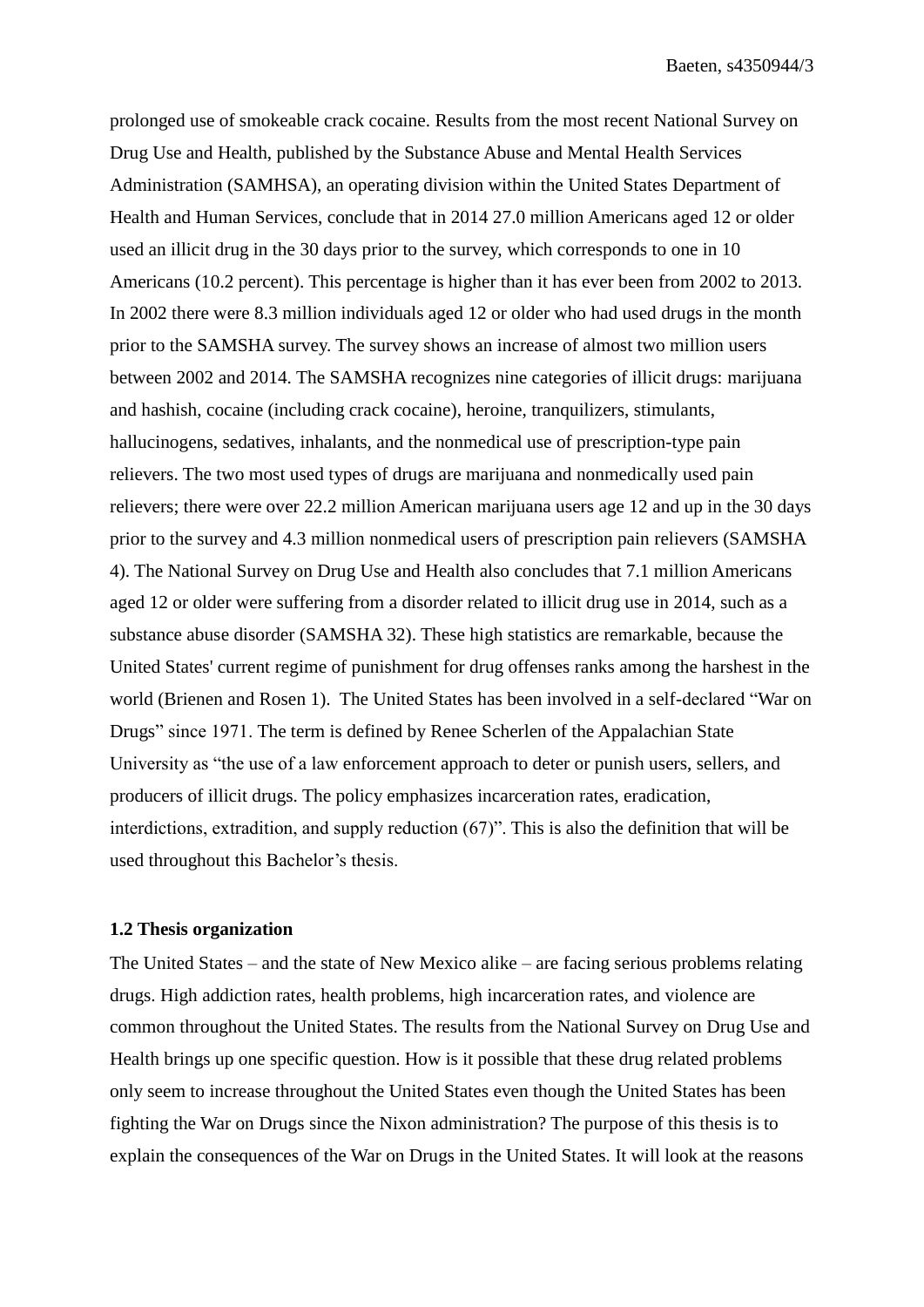why the United States has failed to reduce the amount of drugs being smuggled into the country and failed to reduce the majority of drug related problems in the country and look at the consequences that the War on Drugs has had in the United States. The thesis argues that a change in anti-drug policies would help the United States to better combat all drug related problems. The state of New Mexico will function as a case study. This thesis will look at which results the War on Drugs has had on New Mexico and its citizens by offering a detailed outline of the social consequences of drug prohibition in New Mexico. The fictional television show *Breaking Bad* has put a lot of emphasis on the drug trade in the state of New Mexico. New Mexico's location near the Mexican border and its high number of drug overdose deaths make New Mexico a very interesting state to study. However, it is important to note that drug related problems are prevalent throughout the entire United States.

The historical context of the War on Drugs is given in the next chapter of this Bachelor's thesis. To understand why the United States chose for prohibitionist anti-drug policies in the first place there needs to be an understanding of what was going on in American society at the time. In the third chapter consequences of the War on Drugs in the United States will be discussed. As previously stated, there will be a specific focus on the state of New Mexico in this chapter. The chapter will mainly focus on New Mexico's high incarceration rates, drug related violence, and drug related health problems. Data from previous studies and surveys will be analysed to see how New Mexico's drug related problems have changed since the War on Drugs started. The fourth and fifth chapter will try to explain how the consequences discussed in the third chapter are even possible. The United States has spent billions of dollars on anti-drug policies since President Ronald Reagan intensified the War on Drugs in the 1980s. Why is the amount of drugs being smuggled into the United States not reduced and is drug use in the United States still at an all-time high after the United States has put in so much effort to reduce the supply of drugs to the United States? The fourth chapter will try to explain the failure of the War on Drugs by focussing on the disputable mistakes that the United States has made in regards to their foreign policy. The many small victories that the United States has had in drug producing countries, such as the capture of several drug lords in Latin America, have only caused the drug trade to change and develop making it harder for the United States government to keep up and combat the issues it brings along. The fifth chapter will try to explain the unexpected results of the War on Drugs by looking at what could be perceived as mistakes in the United States' domestic policy. The main flaw in the United States' domestic anti-drug policies is that they put too little emphasis on the demand side of the problem. A concluding chapter review the previous chapters of this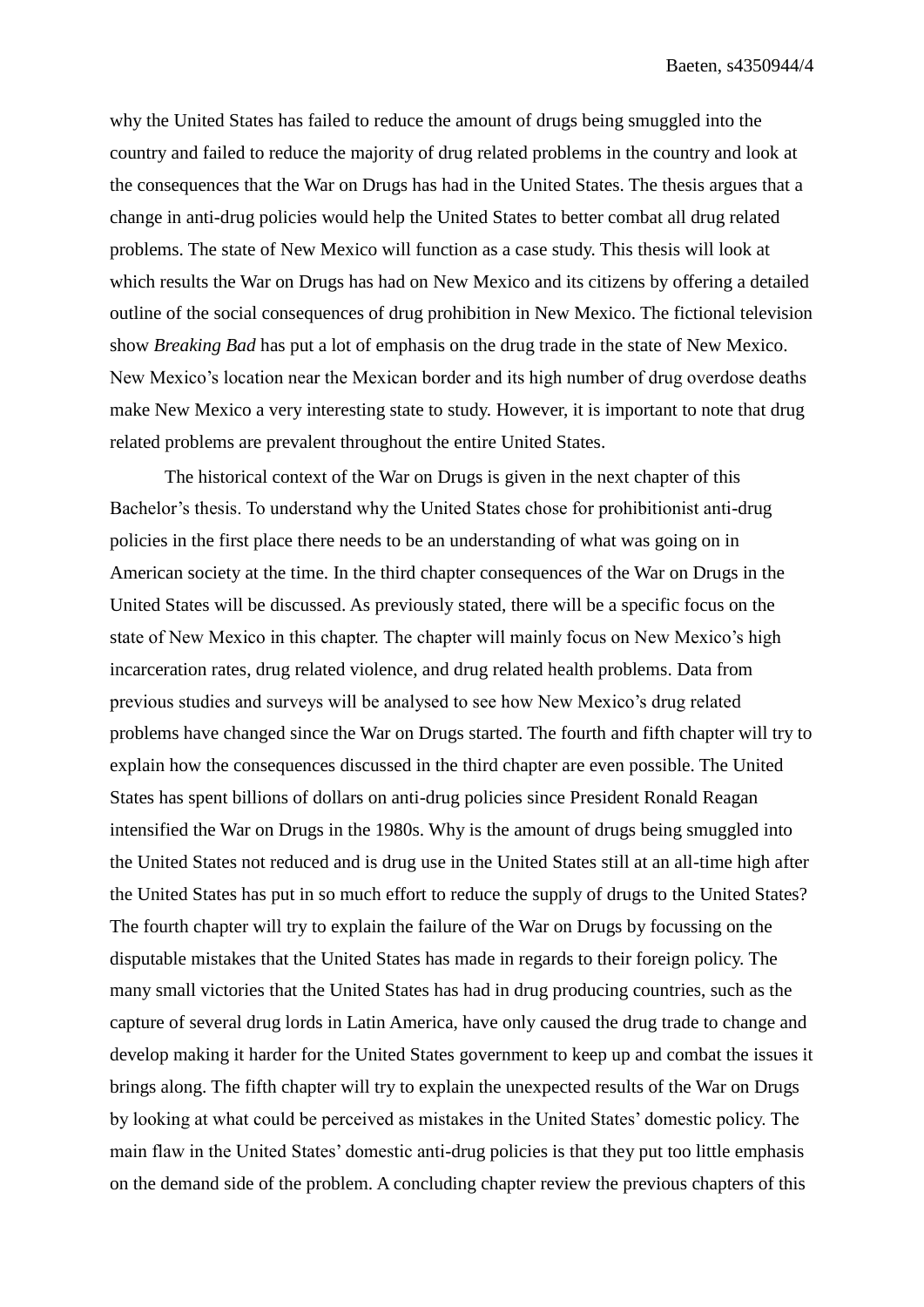thesis. It will also briefly discuss the current decriminalization and legalization debate that is currently going on in the United States and look at a few steps that New Mexico has taken to successfully reduce the drug problems in their state.

# Historical context

#### **2.1 United States' involvement in the War on Drugs**

To understand why the War on Drugs has not been able to reduce drug related problems in the United States it is important to know why the War on Drugs started in the first place. As previously stated, the War on Drugs started in 1971. President Richard Nixon held a press conference at the White House on June 17 1971 where he directly addressed the Congress of the United States. About the drug abuse problem that has existed in the United States since the 1960s Nixon said in his speech: "United Narcotics addiction is a problem which afflicts both the body and the soul of America. (Nixon par. 70)" President Nixon announced the creation of the Special Action Office for Drug Abuse Prevention (SAODAP), which signified the start of the War on Drugs as it is known today. However, the drugs that Nixon was concerned about are more ready available today and at a lower price today than when the war was launched in 1971. Not only are these drugs more affordable and more accessible than they ever were before, but there are also new drugs which have hit the market in recent years, such as crystal meth and prescription drugs like OxyContin (Brienen and Rosen 5). In fact, the United States remains the leading consumer of drugs in the world (Brienen and Rosen 6). It is obvious that the War on Drugs has not booked the results that President Nixon had hoped for when he declared the "war" in 1971 after growing enthusiasm for harsh forms of prohibition throughout the United States. Drugs remain a source of economic, social, and medical problems all throughout the country. When did drugs become such a large source of problems and why did it become such a priority for the United States government to combat the arrival of drugs to the country? The United States has a long history of anti-drug sentiment that underlies their drug policy. As early as 1914 the Harrison Narcotics Tax Act was introduced, which regulated and taxed the manufacture and sale of drugs such as cocaine. However, it was not until the 1960s that a reactionary resistance arose to the drug-induced counterculture movement of that decade. Two years after Nixon's press conference in 1971 the Drug Enforcement Agency (DEA) was created (Brienen and Rosen 2). While it was the Nixon administration who escalated the United States' anti-drug policies to the rhetorical level of warfare, it is important to note that his drug prohibition policy was different from the anti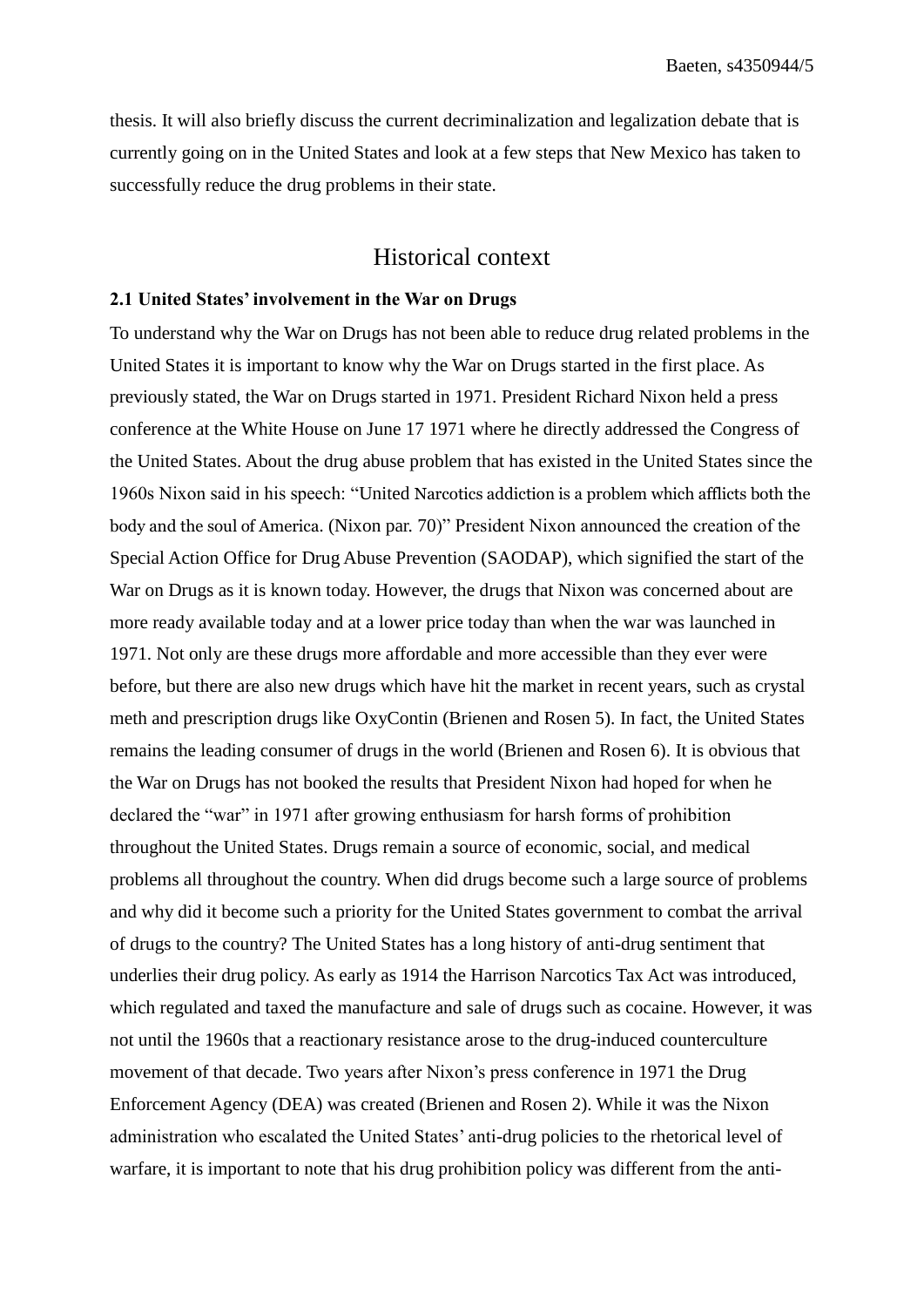drug policies today. Nixon recognized the importance of both the supply and demand side of the drug trade. In his press conference Nixon concluded the following:

The threat of narcotics among our people is one which properly frightens many Americans. It comes quietly into homes and destroys children, it moves into neighborhoods and breaks the fiber of community which makes neighbors. It is a problem which demands compassion, and not simply condemnation, for those who become the victims of narcotics and dangerous drugs. We must try to better understand the confusion and disillusion and despair that bring people, particularly young people, to the use of narcotics and dangerous drugs (Nixon par. 59).

This passage shows that Nixon recognized that drugs were trafficked because market forces made it economically attractive to do so. Nixon therefore allocated more than 50 percent of the drug control budget to programs for the treatment, rehabilitation, and prevention of drug abuse. By doing this Nixon tried to reduce the demand for drugs in the United States and thus starve the market (Brienen and Rosen 3).

In the 1980s President Ronald Reagan elevated the War on Drugs to a new level and paved the way for the United States' anti-drug policies today. Reagan's administration opted for complete prohibition of the production, sale, and use of illicit drugs believing that prohibition would discourage use (Miron and Zwiebel 175). Reagan's administration signed the Anti-Drug Abuse Act into law in 1986 (Bagley "The New Hundred Years War?" 164). The Anti-Drug Abuse Act implemented harsh punishments for low-level offenders. Anti-drug policies shifted from a policy focussed on both the supply and demand side of the trade to a policy that was mostly supply-side-oriented. Anti-drug efforts became less of a domestic issue and more of an issue in foreign policy. Militarization was Reagan's main solution to the drug related problems that the United States were facing (Brienen and Rosen 4). What caused Reagan's administration to make these harsh decisions and opt for this dramatic shift in United States policy? Reagan's administration most likely made this shift because a new type of drugs had emerged. Crack cocaine, a smokeable type of cocaine, became popularized in the early 1980s. Crack cocaine is a derivative of regular powdered cocaine hydrochloride. Ethnographic reports have linked the rise of crack cocaine to an increase in murder rates, gang violence, poverty, urban unemployment, and family disruption (Grogger and Willis 519). Crack cocaine is made by dissolving cocaine powder in water, adding baking soda, and then boiling the mixture until a solid separates from the solution. This process does not change any of the mechanical compounds of the cocaine, but does change the way the cocaine can be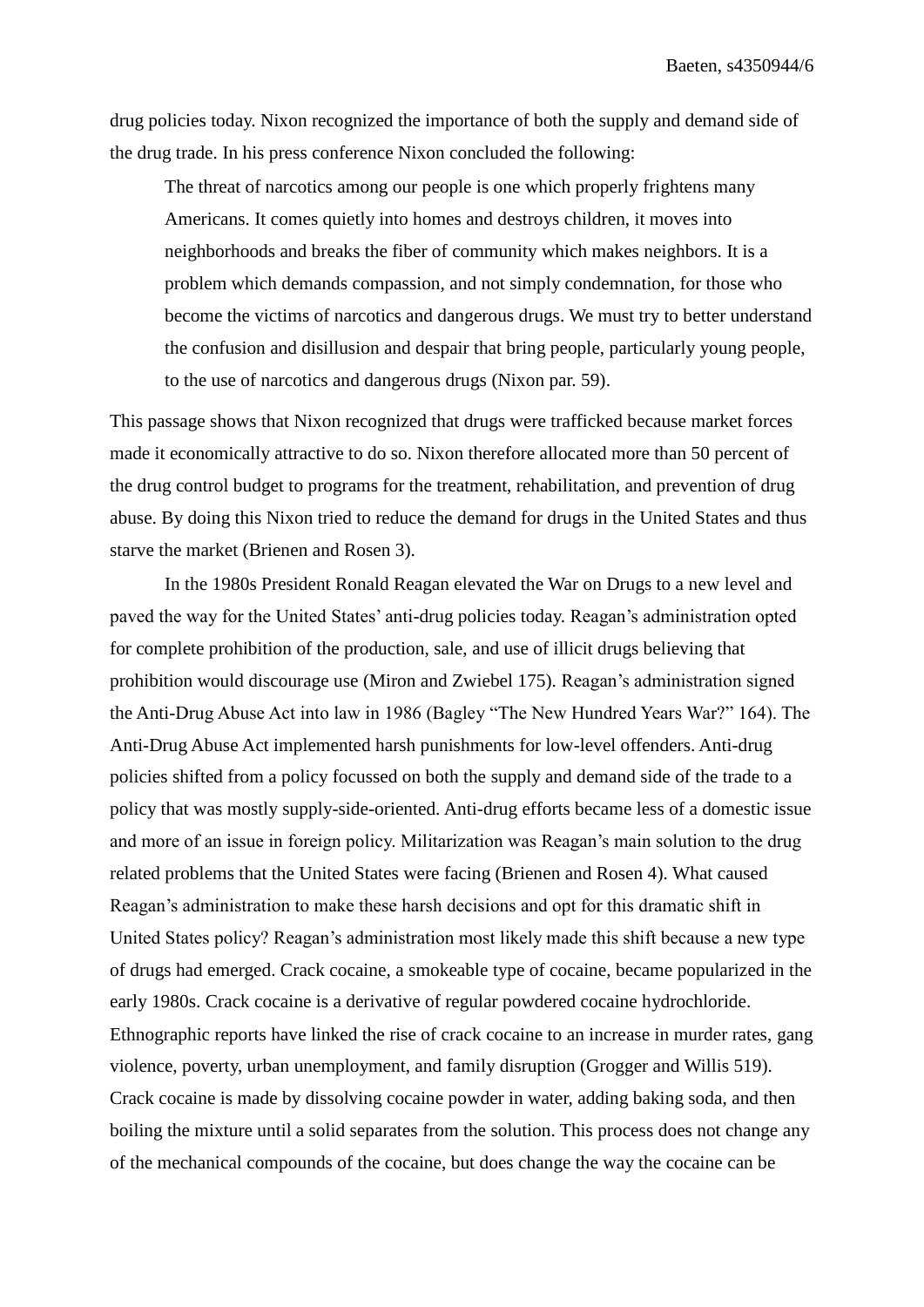digested and allows the cocaine to be smoked instead of snorted (Grogger and Willis 520). When the cocaine is smoked the cocaine molecules can concentrate in the brain much more rapidly than is possible by taking powdered cocaine intranasally. The euphoric effect that cocaine gives to its users has more to do with the speed at which the chemical compounds concentrate in the brain than with the level of the drug in the bloodstream. Crack cocaine therefore is a more intoxicating form of cocaine than regular powdered cocaine on a molecule-for-molecule basis. The process of creating crack cocaine out of regular powdered cocaine therefore reduces the unit cost of cocaine intoxication, shifting the supply curve to the right and expanding the market (Grogger and Willis 520). This expansion of the market is what is believed to lead to an increase in violence and gang activity. The risks of crack cocaine received national attention in 1986 after college basketball player Leonard Kevin "Len" Bias died aged 22 from an apparent crack cocaine overdose (Hartley and Miller 67). The emerge of this new drug and the death of Len Bias caused a nationwide moral panic and media frenzy. The media began describing the explosion in crack usage an "epidemic". The media played into this moral panic and competed over sensational stories about crack cocainerelated violence and crime. However, the stories that garnered the most attention were those which described premature infants who were exposed to crack cocaine during the pregnancy. Images of small babies in incubators took the media by storm. Stories about these so-called "crack babies" only increased the nationwide panic and the next generation was feared to be a generation of severely damaged children (Okie par. 3). A *Time Magazine* article from 1991 states: "Damaged by the drugs their mothers took, crack kids will face social and educational hurdles and must count on society's compassion (Toufexis par. 1)." The emerge of crack cocaine was no longer just a public health problem, but offended a wide range of deeply rooted social and moral views in the United States (Brienen and Rosen 4). This widespread fear and anger is what caused the Reagan administration to crank up the United States' antidrug policies. The Reagan administration focussed on the supply side of the problem and thus focussed outwards. The blame was put on the countries held responsible for the production of these deadly substances which threatened American society (Brienen and Rosen 4). A 1988 *New York Times*/CBS News poll concluded that 48 percent of the respondents believed drug trafficking was the most important foreign policy issue facing the United States compared to arms control (13 percent), terrorism (9 percent), and Palestinian unrest (4 percent) (Bagley "The New Hundred Years War?" 161). New studies have, however, concluded that the stories about "crack babies" were blown out of proportion and that the usage of crack cocaine never posed as large of a problem than many initially believed. Crack cocaine is undoubtedly bad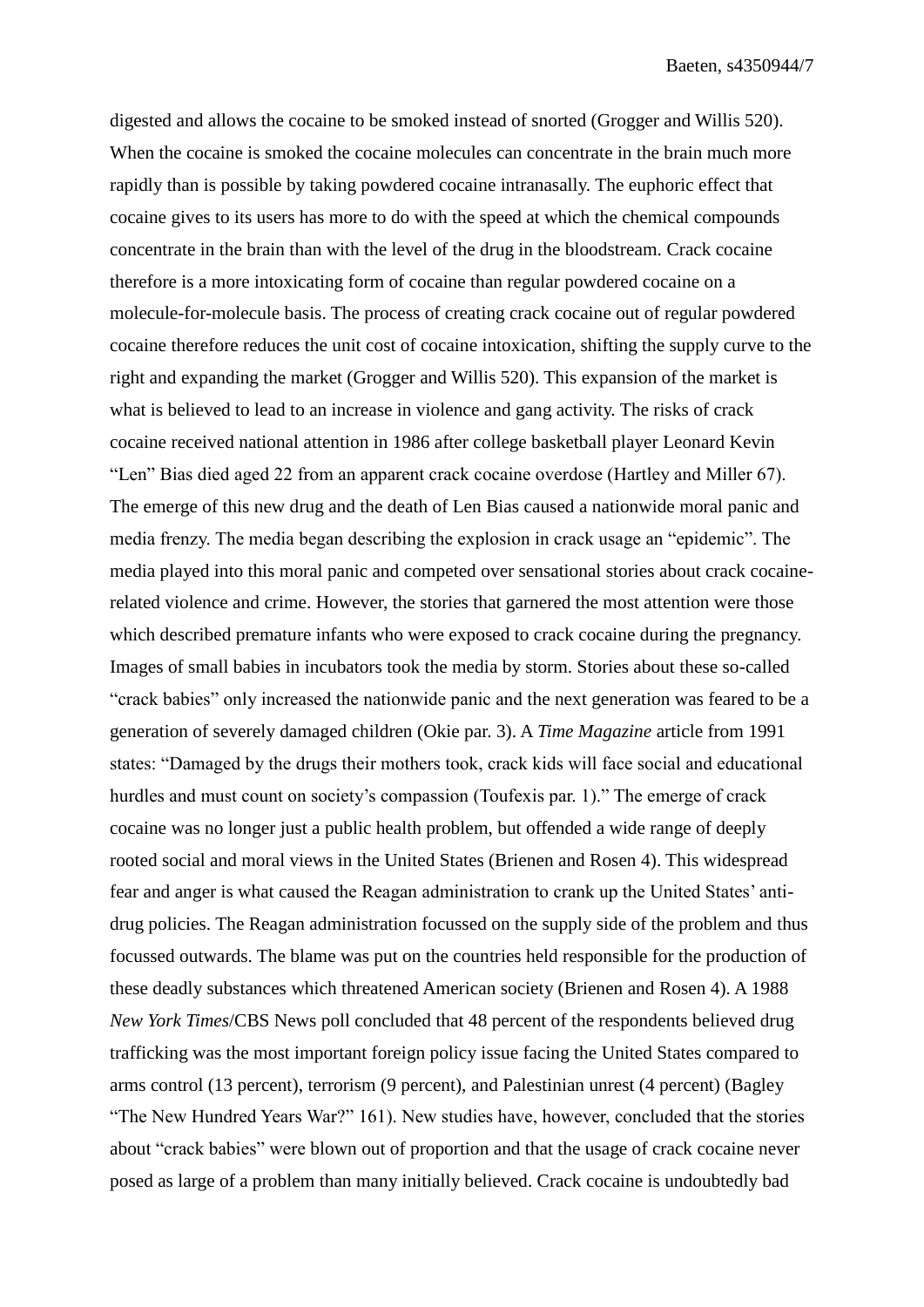for a fetus, but its effects are less severe than those of alcohol and are comparable to those of tobacco – two legal substances that are consumed more often by pregnant women (Okie par. 6). Pediatrician Dr Deborah A. Frank from Boston University states that the usage of crack cocaine during pregnancy slows fetal growth, causing exposed infants tend to be born smaller than unexposed infants and have smaller heads. However, she also states that brain and body size catch up as the "crack babies" grow older (qtd. in Okie par. 10).

# Consequences of the War on Drugs in the state of New Mexico

#### **3.1 Drug use in New Mexico**

The state of New Mexico is no exception to America's extreme drug related problems. The fictional crime drama television show *Breaking Bad,* which takes place in Albuquerque, New Mexico, has brought attention to New Mexico's social problems. The critically-acclaimed television show (the series finale hit 10.3 million viewers (Hibberd par. 2)) was broadcast between 2008 and 2013 on AMC. In the television show chemistry teacher Walter White teams up with a former student to start a business producing and selling crystallized methamphetamine. In reality, the state of New Mexico appears to be quite similar to the fictional drug Valhalla that *Breaking Bad* makes it out to be. The amount of drug users and drug related accidents in New Mexico has grown exponentially. The New Mexico Department of Health published a report on drug abuse patterns and trends in New Mexico in which they state that the rates of drug overdose deaths per 100,000 population increased dramatically from 7.31 in 1994 to 19.96 in 2003 ("Key Findings" 1). This means that 2.3 times as many people died in 2003 from a drug overdose in New Mexico than in 1994. The Drug Enforcement Administration reports that marijuana is the most widely consumed and most widely available illicit drug in New Mexico. Over 8,000 kilograms of marijuana was seized in New Mexico in 2004, compared to less than 1,500 kilograms in 2003. The DEA also reports an increase in methamphetamine production and abuse in New Mexico ("Key Findings" 4)

The official nickname of the state of New Mexico is "the State of Enchantment". New Mexico has earned this nickname due to its rich history and beautiful nature. However, living conditions in New Mexico are not always as enchanting as its nickname tries to make it seem and New Mexico faces a number of social problems every day, such as a high poverty and unemployment rate. As of 2015 New Mexico has a population of 2,045,525. In 2014 21.3 percent of New Mexicans had an income below the poverty line. After Mississippi (21.5 percent) New Mexico is the state with the most people living in poverty. 6.5 percent of New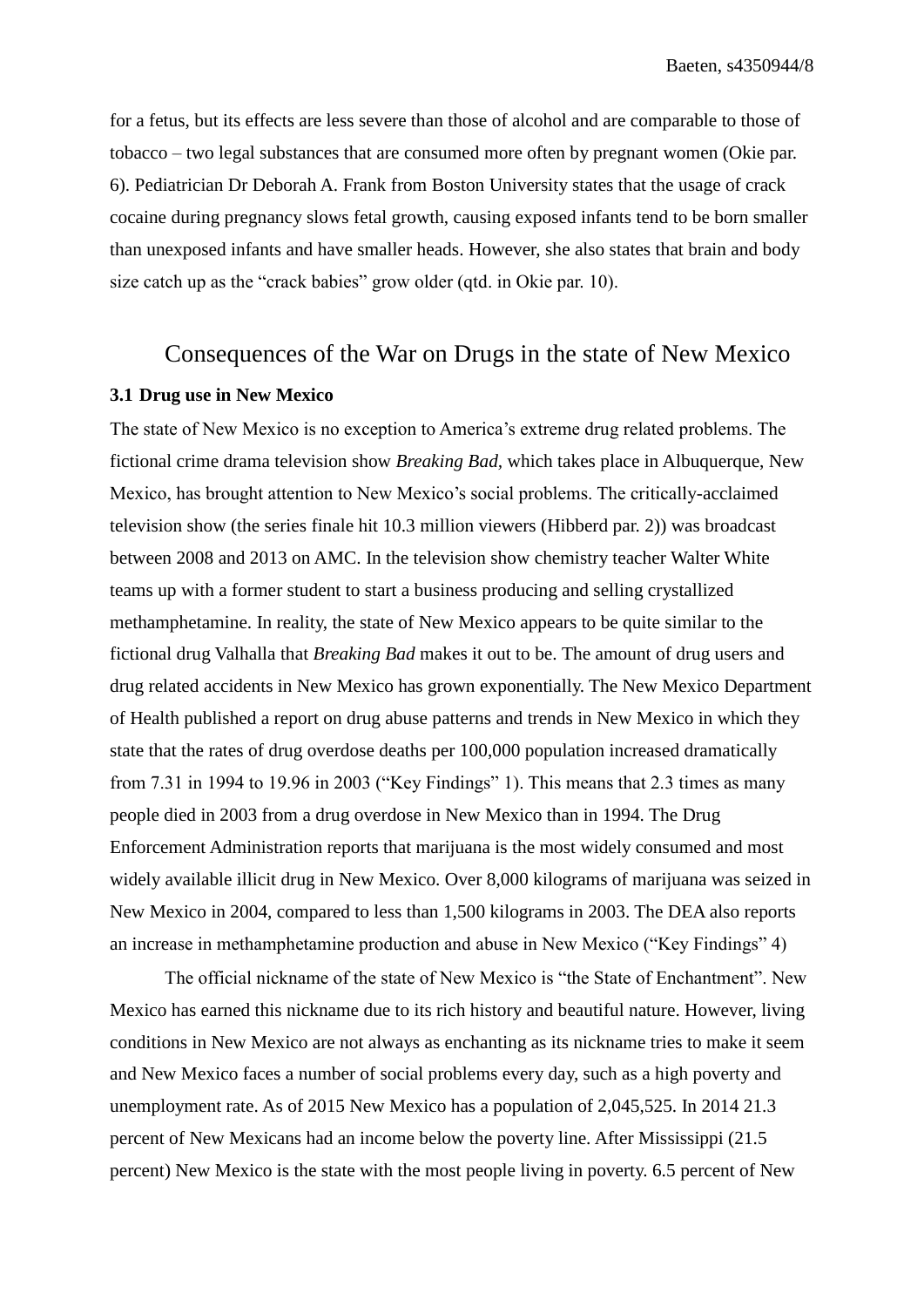Mexicans were unemployed in 2014. ("New Mexico 2015") Not only is the demand for drugs high in New Mexico because these poor social conditions in the state of New Mexico make using drugs appealing for many New Mexicans, the supply of drugs to the state is also plentiful. Due to its low population density – some counties are averaging fewer than three people per square mile – and the fact that it borders Mexico, New Mexico has proven to be an attractive entryway into the United States for traffickers of illegal drugs. New Mexico's terrain is also favorable to drug traffickers. New Mexico has hundreds and thousands of acres of wilderness and national forest, seldom travelled, paved highways, and more than 300 abandoned or unattended airfields. These physical attributes make New Mexico an attractive place to both ground and air smugglers (Governor's Organized Crime Prevention Commission 4). This has allowed drugs to become widespread in New Mexico. In recent years new types of drugs have appeared and polydrug abuse has become more common in New Mexico. Heroin and cocaine abuse continues to pose the greatest threat to communities in the state (Selander and Monnette 47). There has been a significant increase in the amount of cocaine seized in New Mexico. In 2003 75.07 kilograms of cocaine were seized and over 211.97 kilos in 2004 (Selander and Monnette 47). This increase in drug seizures might make it seem like the state of New Mexico is being successful in their efforts to take drugs of the streets, however, American narcotics experts believe that interdiction programs only catch around three percent of marijuana and 10 percent of cocaine imports, making it likely that more, rather than less, drugs are being smuggled into the state (Bagley, "The New Hundred Years War?" 166). Marijuana is often used in combination with other drugs such as heroin and cocaine (Selander and Monnette 48). Measures taken by the federal and state governments have not been able to reach their overall goal in New Mexico: to reduce drug use in the state. This is despite increases in resources, manpower, drug seizures, and arrests. It is important to view the War on Drugs in New Mexico in a broader perspective and also take into account what the human costs and consequences have been. The market in illegal drugs promotes crime, produces and exacerbates poverty, and erodes the moral fabric of society (Miron and Zwiebel 176). This is also the case in the state of New Mexico and the following subchapters will illuminate some of the consequences that the United States' prohibitionist anti-drug policies have had in the state.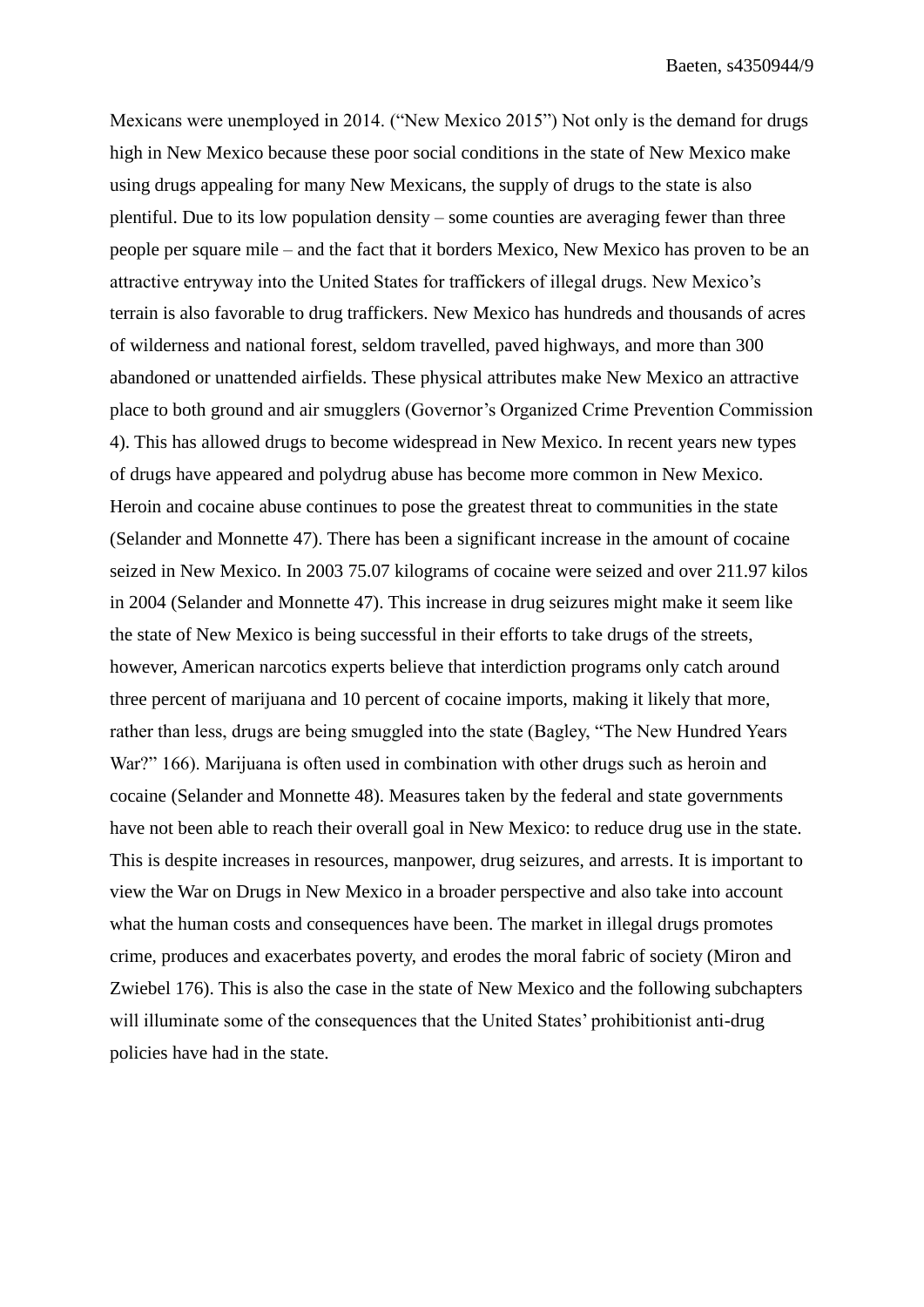Baeten, s4350944/10

#### **3.2 Incarceration rates**

One of the most obvious consequences of the War on Drugs in New Mexico is the historically unprecedented number of people in prison. The United States has the highest incarceration rate in the entire world and this is mostly due to its tough anti-drug policies. Between 1980 and 1995 – when the War on Drugs intensified at a fast pace – the prison population of the United States increased almost fivefold (Bureau of Justice Statistics). Due to extensive efforts to incarcerate drug offenders and congressionally prescribed "mandatory minimums" and sentencing guidelines the criminal justice system in the United States has changed dramatically. War on Drugs measures include the infamous three-strikes laws and lengthy first-time drug offender sentences. In 2014 an estimated 1.561.500 Americans were serving time in a federal or state prison. In 1980 the estimated prison population was made up out of just 329.800 Americans. There were also an estimated 4.708.100 Americans on probation or parole in 2014, compared to just 1.338.500 in 1980 (Bureau of Justice Statistics). Over half of the new felony convictions in the United States involved young and nonviolent drug offenders ("Winning the War on Drugs" 1485). In New Mexico this trend continues. In fiscal year 2012 New Mexico counted 6,772 inmates. This number is very close to the highest count of state inmates New Mexico has ever recorded (6,873 inmates in 2007) and is only expected to rise (New Mexico Sentencing Commission 2). In New Mexico almost a quarter of all prison inmates (23,7 percent) is incarcerated for a drug-related offense (New Mexico Sentencing Commission 8).

The truth about these numbers is that the majority of the people arrested for drug offenses and sentenced to a prison sentence are mainly minor offenders. In the United States over 36 percent of all prisoners sentenced for drug offenses are "low level drug offenders with no current or prior violent offenses on their record, no involvement in sophisticated criminal activity, and no previous prison time" and they are sentenced to an average of 81.5 months (qtd. in Chambliss 105). The War on Drugs has not succeeded in diminishing the supply of drugs or affecting usage, but it has succeeded in criminalizing an extremely large amount of seemingly innocent Americans. In 2010, 853,838 people were arrested for possessing marijuana and 88 percent of these individuals were charged with a criminal offense (Brienen and Rosen 7). In New Mexico arrestees were usually men younger than 30. They often had a low family income, with more than three-quarters having a total family income of less than \$25,000 per year (Winn 41). Once these drug offenders leave prison, successful integration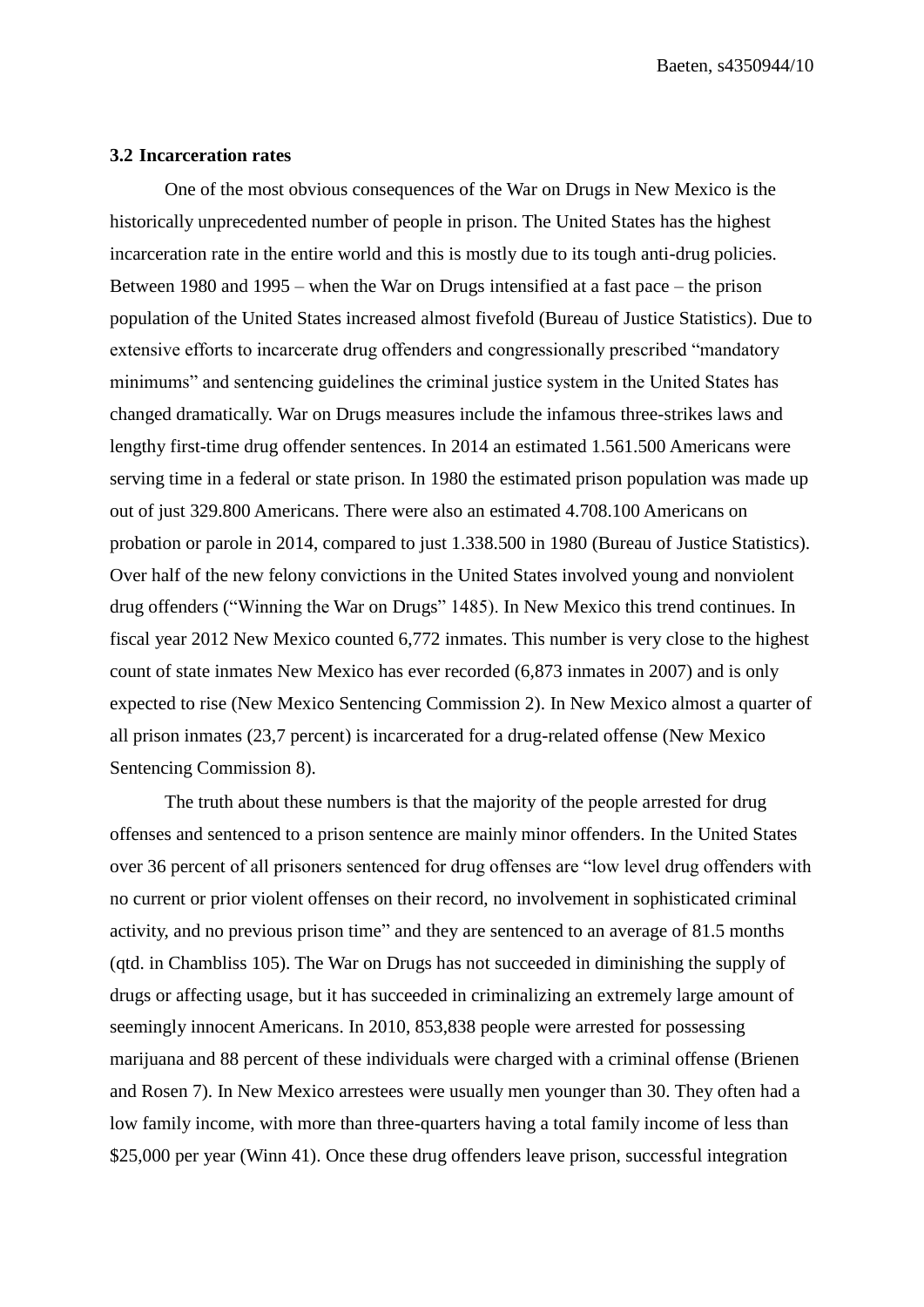into society is often difficult. Little drug treatment is offered in American prisons (even though health programs are now offered, this will be elaborated on in the conclusion) which makes it difficult for offenders to address the causes of their addiction or to develop the coping strategies necessary for a drug-free life. This significantly enlarges the change of recidivism. In addition, convicted felons in New Mexico do not get their right to vote back until they have completed their parole and probation after their term of incarceration. Offenders are often also facing difficulty with finding legitimate employment following incarceration ("Winning the War on Drugs" 1493). This increases the already extremely high poverty and unemployment rates in the state of New Mexico.

The high incarceration rate in the United States also proves to be extremely expensive. Building and maintaining a prison system large enough to support this high amount of new inmates due to the War on Drugs has proved extraordinarily costly. The number of both federal prison and state prisons has increased nearly tenfold since the War on Drugs has started ("Winning the War on Drugs" 1487). Nationwide over 1600 new prison beds are required each week to keep pace with new arrests and convictions. The fixed cost of building a prison ranges from \$60,000 to \$75,000 per inmate. The average prison's operating cost is about \$60 per day per inmate, or an annual \$22,000 dollars per inmate ("Winning the War on Drugs" 1487). New Mexico's prison system is exceeding capacity by an average of 133 inmates every year. In New Mexico the average cost of incarceration is \$30,000 per inmate per year and the average cost of probation and parole in New Mexico is \$1,533 per person per year (Szczepanksi 1). A study conducted at the Brown University Center for Alcohol and Addiction Studies concludes that the average cost for drug treatment per year is between \$1,800 and \$6,800 dollars per year. For each person that receives treatment rather than being incarcerated, New Mexico could save between \$22,000 and \$27,000 per year (Szczepanksi 1). Not only will treatment save taxpayers' money, it will also save many offenders from recidivism or unemployment. A lower unemployment rate in New Mexico will then in return reduce the number of drug abusers in the state. The money saved on prison sentences is better spent on rehabilitations programs or educational programs to prevent the use of drugs in New Mexico even further.

#### **3.3 Increase in violence/health related problems and overdoses**

Since the War on Drugs has failed to reduce the amount of drugs that are being imported into the state of New Mexico and the drug consumption is at an all-time high, New Mexico is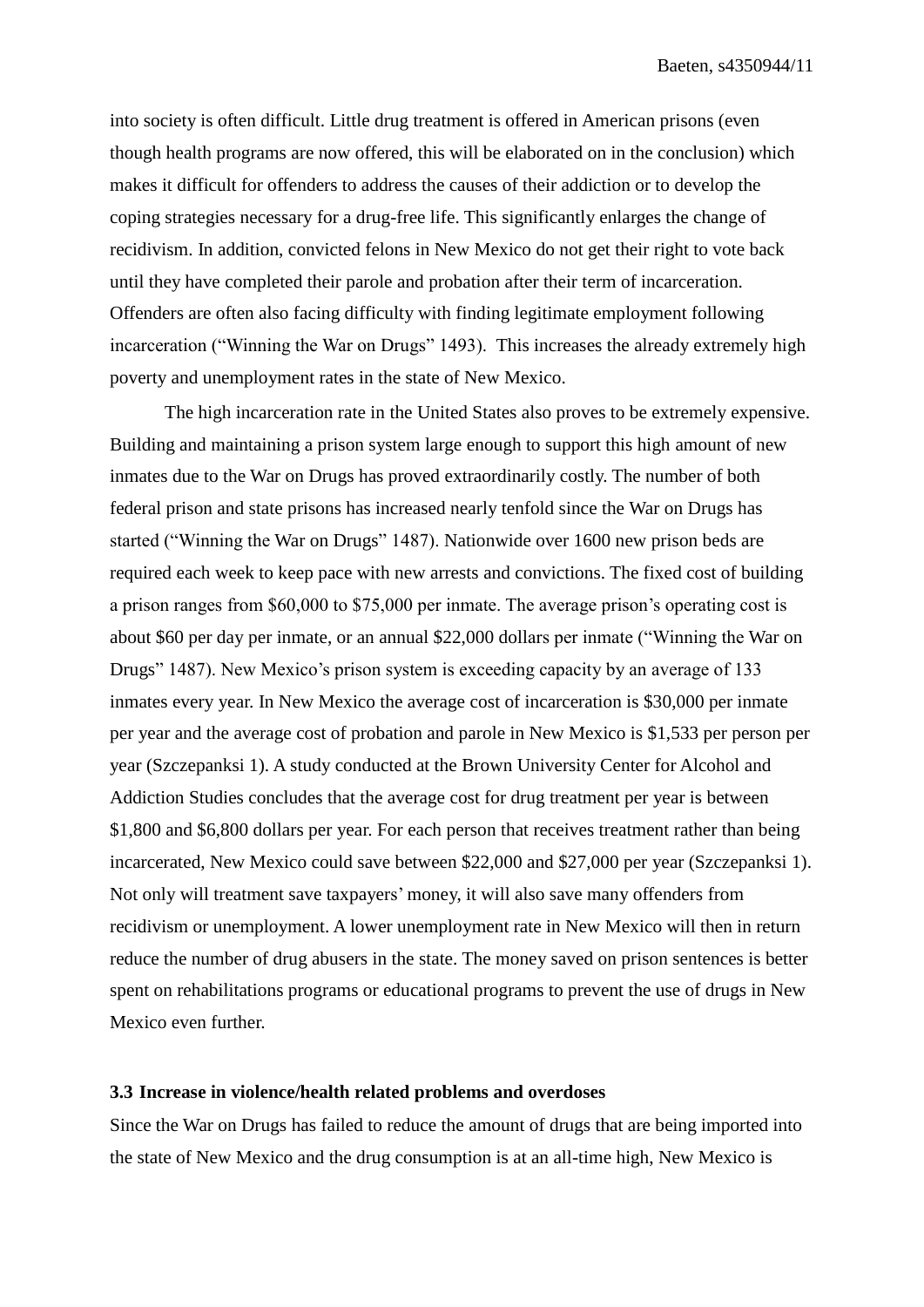faced with many problems that are brought into the state along with the drugs. One of these problems is the increase in violence. Because of the disproportionally high punishments for drug offenders, participants in the illegal trade cannot use the legal and judicial system. The marginal benefits to using violence to resolve disputes increases. Additionally, participants in illegal drug trade often feel a greater need to protect themselves and create a powerful social position, making them more likely to resort to violence. The murder rate in the United States also rose to historically high levels through the 1970s and 1980s. This coincides with a drastic increase in drug law enforcement (Miron and Zwiebel 178). Not only the prohibition of drugs but also the usage of drugs can lead to violent offences. In New Mexico 45.5 percent of the total inmate population in the state penitentiary were high or has admitted illicit drug use at the time of arrest. 11.3 percent of inmates were high on heroin at the time of their arrest (Governor's Organized Crime Prevention Commission 45).

Another effect of drug prohibition in New Mexico is that it brings along several health related issues. Government quality regulation does not exist for illegal substances and buyers cannot complain to law officials about the quality of their illicit drugs without incriminating themselves. This allows for accidental poisonings and overdoses (Miron and Zwiebel 179). Accidental poisonings and overdoses also occur because the lack of demand-side oriented policies do not allow for proper education about illicit drugs. In fact, New Mexico has the highest rate of drug overdose deaths in the United States. This consequence of drug abuse is especially noticeable in northern New Mexico, where most larger cities are located such as Albuquerque, Las Cruces, and Santa Fe. Illicit drugs caused more than three-quarters of the deaths in those cities (Landen 7). The rate of drug-related deaths has been increasing since 1990. However, the rate in New Mexico has been at least twice the rate for the United States as a whole since 1990. In 2002 the drug-related death rate had increased to more than 16 per 100,000. This amounts to about 1,859 drug overdose deaths between 1995 and 2003 (Scharmen, Roth-Edwards, and Shah 10). White Hispanics are suffering the highest rate of drug-related deaths; in 2002 20.1 per 100,000 White Hispanics had a drug-related death (Landen 7). In north-western New Mexico the vast majority (98 percent) of drug-caused deaths occurred in persons aged 15-24 (Scharmen, Roth-Edwards, and Shah 11). Most overdoses are non-fatal. Between 1998 and 2002 New Mexico had 8,957 non-fatal hospitalizations for drug abuse. During these years drug abuse-related non-fatal hospitalizations increased 57 percent, from 77 hospitalizations per 100,000 to 121 per 100,000. Cocaine accounted for 35 percent of hospitalizations (Kumar and Shah 22).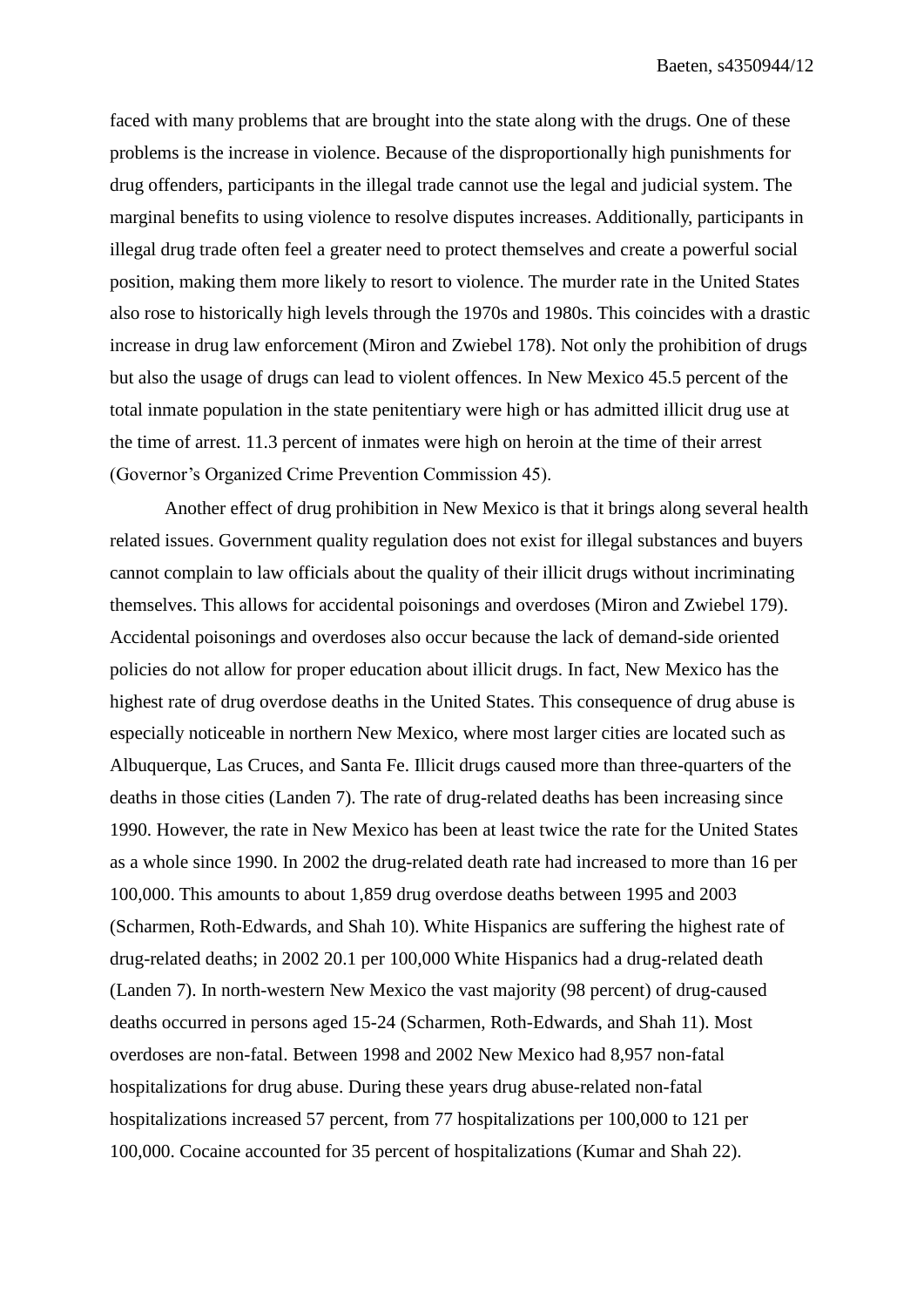# Explanations for results – foreign policy

#### **4.1 Partial victories**

The case study on the consequences of the War on Drugs in New Mexico revealed that the United States has not yet won the "war". The following two chapters will discuss several explanations for the results of the War on Drugs. This chapter will focus on the United States' anti-drug efforts abroad and will show that America's interference often indirectly enlarges the drug problem instead of making it smaller. After President Ronald Reagan signed the Anti-Drug Abuse Act into law in 1986 anti-drug policies significantly intensified. The Anti-Drug Abuse Act laid the focus on the supply side of the problem and augmented interdiction at the border and provided additional resources for eradication, crop substitution, and enforcement programs abroad (Bagley "The New Hundred Years War?" 165). From fiscal year 1981 to 1988 authorized federal spending on drug control more than tripled, rising from \$1.2 billion to \$3.9 billion. During this period government spending on overseas narcotics control efforts also more than tripled and the United States was now spending over \$200 million annually instead of \$40 million just a few years prior (Bagley "The New Hundred Years War?" 165). Most of the illicit drugs that are smuggled into the United States are produced in Latin America. Around 65 percent of marijuana that enters the United States market is produced in Mexico and Colombia alone. Virtually all cocaine that enters the United States is produced in Colombia, Peru, or Bolivia (Bagley "The New Hundred Years War?" 163). As was previously discussed in this thesis the amount of drugs available and the amount of drugs being used in the United States is at an all-time high and this has negative social consequences for many Americans. Those involved in the drug trade have numerous opportunities to smuggle their products into the United States. Each year over 290 million people cross United States borders. Additionally, 7.5 million cargo containers and 100 million pieces of mail arrived in the United States annually (Mabry 54). The total border of the United States covers around 88,633 miles. It is impressive that in 2014 the United States has managed to seize 135,943 pounds of cocaine, 2,015 pounds of heroin, 4,330,475 pounds of marijuana, and 6,135 pounds of methamphetamine ("Statistics – Drug Seizures"). It appears that the United States' federal government has been spending billions of dollars on the War on Drugs but has only had failures in their attempts to reduce the supply of drugs. However, this is not the truth. The United States has booked many successes in drug producing countries, such as large drug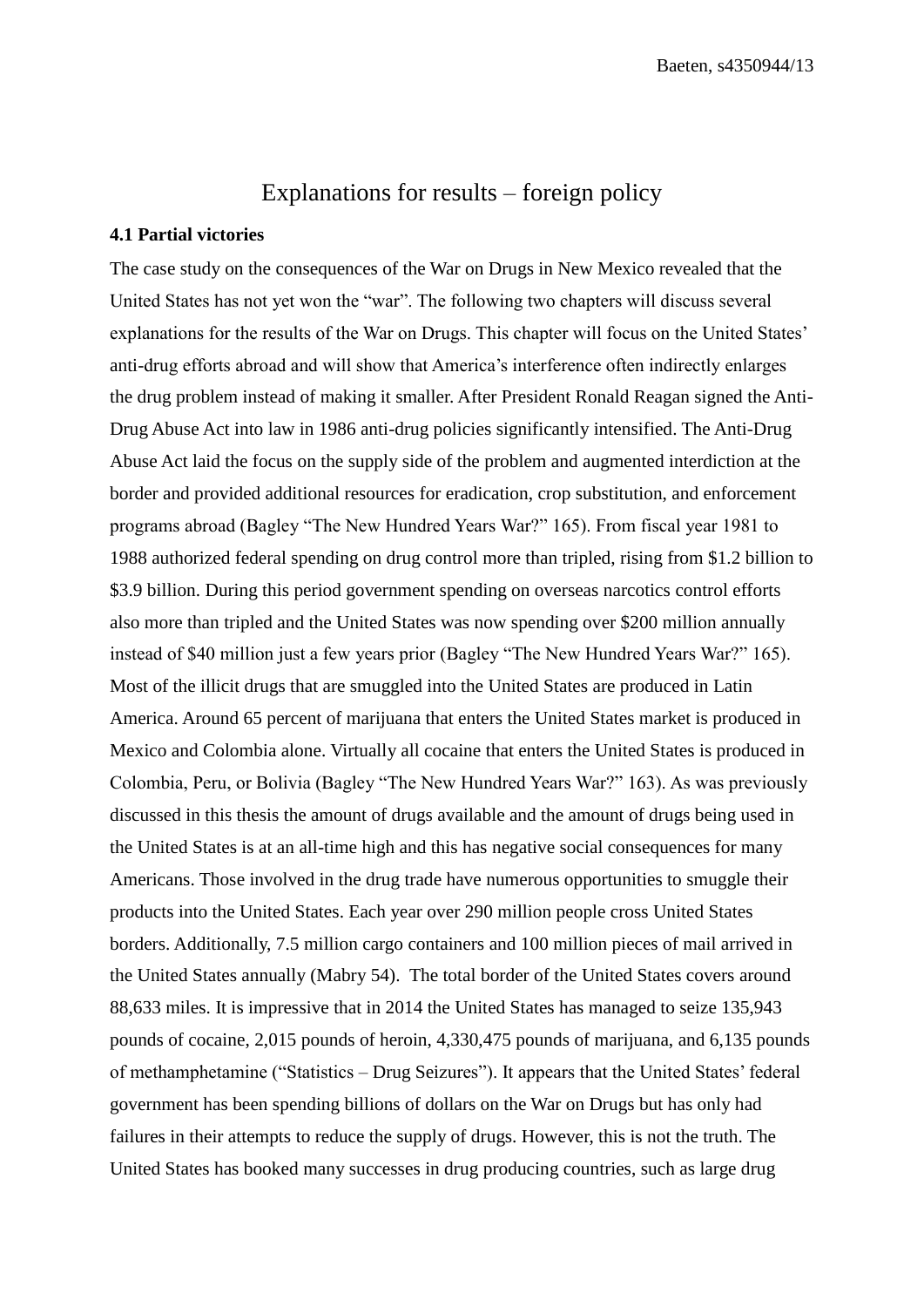seizures or arrests of important players in the drug world. One of the most well-known victories is the death of infamous kingpin and head of the Medellín cartel Pablo Escobar in December 1993. The United States special forces assisted the Colombian Search Bloc, a special police unit founded to deal with Pablo Escobar and his cartel, in killing Escobar. However, these short-term and often heavily publicized "victories" in the War on Drugs – which sometimes also result in human rights violations - have been followed by return to business-as-usual with no long-term negative consequences for the drug cartels (Mohammad and Fulkerson 236). In reality, these successes in reducing the supply of drugs are actually just causing the drug circuit to change and develop and are actually indirectly enlarging the drugrelated problems in the United States. The rest of this chapter will highlight some of the ways the United States managed to enlarge the production of drugs while they attempted to diminish it.

#### **4.2 The balloon effect**

One effect that the help from the United States has had on the production of drugs is the "balloon effect". The balloon effect is one of the largest developments the drug world has gone through in the 21<sup>st</sup> century. The balloon effect refers to the phenomenon that new areas of drug cultivation or new smuggling routes pop up as soon as the United States' government manages to destroy one. For example, from the middle of the nineteenth century through the mid-1980s Peru and Bolivia were the two countries that supplied both the most coca leaf, a leaf which is used in the production of cocaine and refined cocaine to the United States. In 1985 Peru produced roughly 65 percent of the world's supply of coca leaf. Bolivia produced an approximate 25 percent. Colombia's role in the world's coca leaf production was still relatively small at this time (Bagley "Drug Trafficking and Organized Crime" 3). When the Reagan administration commenced with its efforts to destroy the supply of drugs in the Andean Community, a union comprising of Bolivia, Peru, Ecuador, and Colombia, the Reagan administration started with crop eradication programs in Bolivia (Bagley "Drug Trafficking and Organized Crime" 3). One measure the United States took to eradicate coca crops is aerial fumigation. Aerial fumigation has actually proven to be extremely harmful to the environment, food crops, and health. Health complaints associated with aerial spraying include respiratory problems, skin rashes, diarrhea, eye problems, and miscarriages (Spraying 1). The United States also interrupted the "air bridge" between coca regions in Peru. While the United States' efforts were successful in diminishing the coca leaf production in Bolivia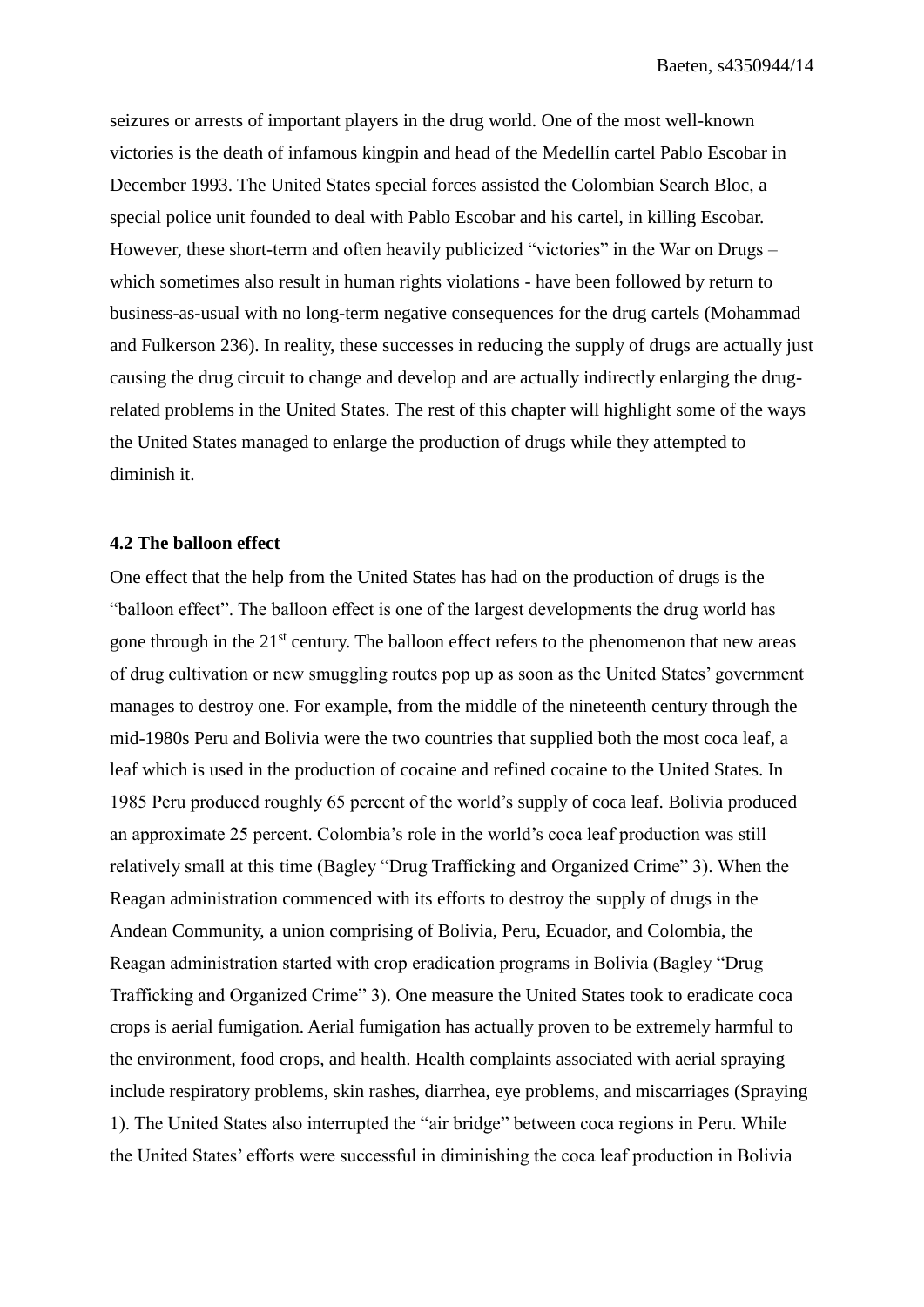and Peru, their "victories" in the southern Andes only caused coca cultivation in the region to rapidly shift from Bolivia and Peru to Colombia in the mid- and late 1990s (Bagley "Drug Trafficking and Organized Crime" 3). As a result, Colombia cultivated an estimated 90 percent of the world's coca leaf in 2000 (Bagley "Drug Trafficking and Organized Crime" 4).

The United Nations Office of Drug and Crime 2015 World Drug Report indicated that coca bush cultivation in Colombia is now at historically low levels. In 2013 89,215 ha was under cultivation. This is 34 percent less than in 2012. The potential production of pure cocaine in Colombia was estimated at 290 tons, the lowest level since 1996 (50). While coca leaf production in Colombia has not returned to pre-2000 levels, these statistics do not say a whole lot about the total extent of coca leaf production in the Andean Community. Simultaneously, after almost two decades of decline, the coca cultivation in Bolivia and Peru has greatly expanded (Bagley "Drug Trafficking and Organized Crime" 6). Evidently, the balloon effect that allowed coca cultivation to shift from Bolivia and Peru to Colombia in the 1990s continues to operate as coca cultivation moved back from Colombia to Bolivia and Peru at the end of the first decade of the 2000s due to the focus of United States attention and resources on Colombia in those years. Various observers have speculated that the balloon effect may strike again and coca cultivation will move from its traditional growing areas in the Andean Community into Brazil and elsewhere in the Amazon basin in coming years if ongoing or renewed eradication efforts prove successful in Bolivia, Peru, and Colombia (Bagley "Drug Trafficking and Organized Crime" 6).

United States eradication efforts have not only caused there to be a shift in areas of coca cultivation, but also in smuggling routes. United States law enforcement and military operations closed down the established Caribbean smuggling routes used by the Columbian Medellín and Cali cartels in the 1980s. These smuggling routes were quickly replaced with new routes in the early 1990s. The new smuggling routes used Panama and Central America, the Gulf of Mexico, and the Pacific Corridor to reach Mexico and then cross from Mexico into the United States (Bagley "Drug Trafficking and Organized Crime" 7). After Mexican drug cartels came to play a more prominent role in the drug trade after the fall of the Medellín and Cali cartels due to the "cockroach effect", the Pacific Corridor became the principal smuggling route into the United States.

### **4.3 The cockroach effect**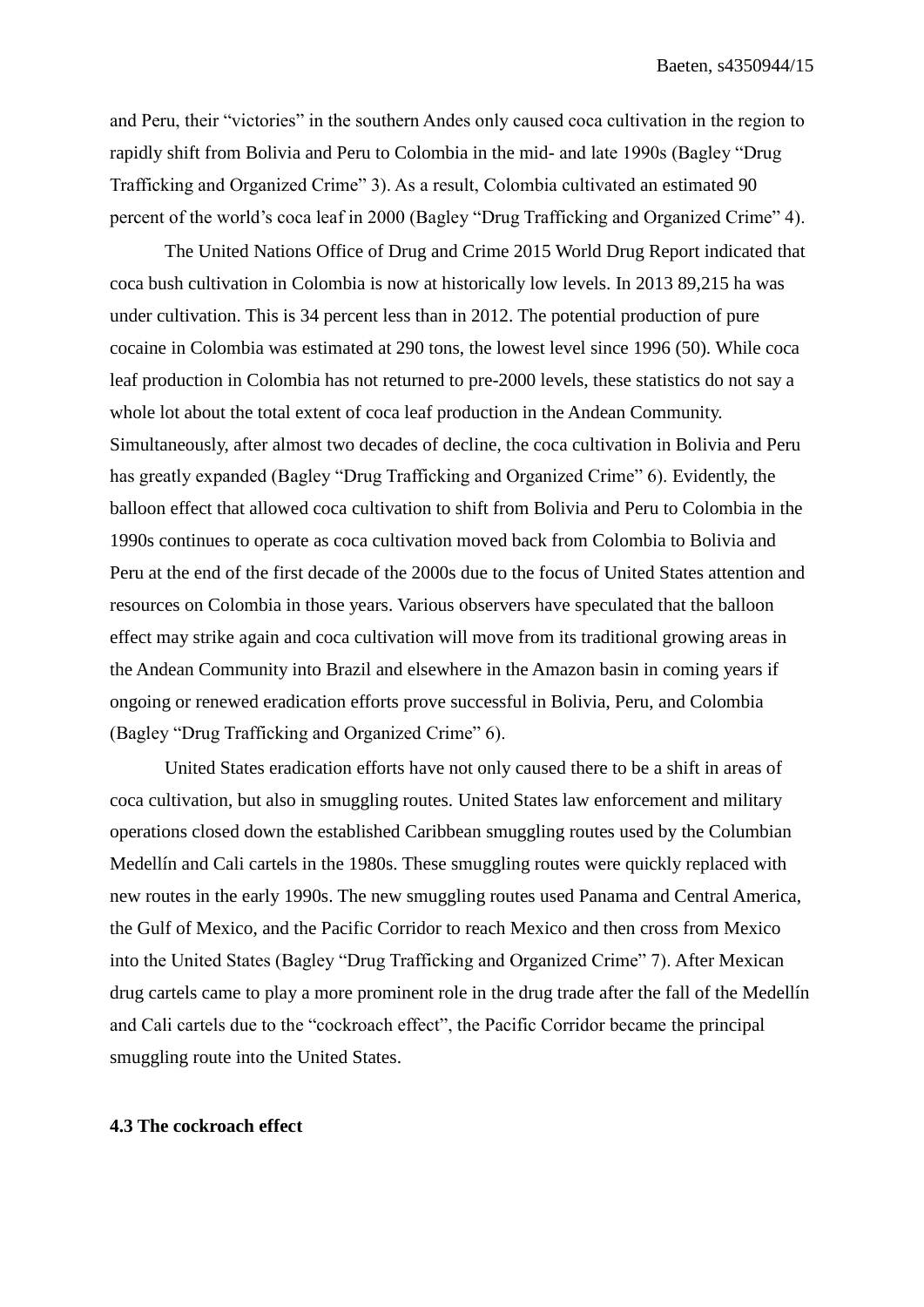A second effect that the United States' supply-side oriented anti-drug strategies has had on drug production is the "cockroach effect". The cockroach effect is defined by the dispersion and fragmentation of criminal drug trafficking organizations. The trend got its name because it is reminiscent of cockroaches scurrying out of a dirty kitchen into other places to avoid detection after a light has been turned on them (Bagley "Drug Trafficking and Organized Crime" 11). The cockroach effect was most notable in Colombia in the 1990s. The Medellín cartel, run by Pablo Emilio Escobar Gaviria, was the largest drug cartel in Colombia at the time and, together with the Cali cartel, held a monopoly over the manufacture and trafficking of cocaine in the country. Pablo Escobar was the pioneer of Colombia's cocaine trade and his Medellín cartel was a vertically integrated, hierarchical criminal enterprise which processed coca leaves into cocaine in Colombia's jungles and then flew it to the United States in huge quantities (McDermott par. 3). Escobar was shot in 1993 by the Search Bloc, a special Colombian police united backed by the United States special forces, and the reign of the Medellín cartel's era of drug trafficking soon came to an end after Escobar's death. The Cali cartel managed to keep the monopoly on the drug trade for two more years, but also ceased to exist after the cartel's leaders, the Rodriguez Orejuela brothers, were captured in 1995 (McDermott par. 3). The United States was highly praised for their role in ending the drug trade in Colombia, but after the fall of the Medellín and Cali cartels the drug trade in Colombia continued apace. Colombia witnessed a rapid fragmentation and dispersion of criminal networks that have proven far more difficult for law enforcement agencies to track down and dismantle than their larger and more notorious predecessors. There was no longer a figure like Escobar who controlled all the links in the chain and ruled over the cocaine industry and over 300 smaller drug trafficking organizations, known as *cartelitos*, surfaced to fill the vacuum left by the dismantling if the two major cartels in the political economy of Colombia's still highly profitable drug trade (Bagley "Drug Trafficking and Organized Crime" 4). The *cartelitos* differ from the old cartels. They focus on establishing political influence at the municipal and departmental levels rather than at the national level and expand their economic interests beyond drug trafficking to also include other activities. From the Colombian state's perspective such organizations are less threatening because they lack the capacity to threaten state security directly (Bagley "Drug Trafficking and Organized Crime" 4).

The cockroach effect also appears to occur in Mexico. Drug trafficking groups in Mexico appear to be following the same pattern of dispersion and fragmentation as their Colombian counterparts. After the two largest and most powerful cartels, the Tijuana cartel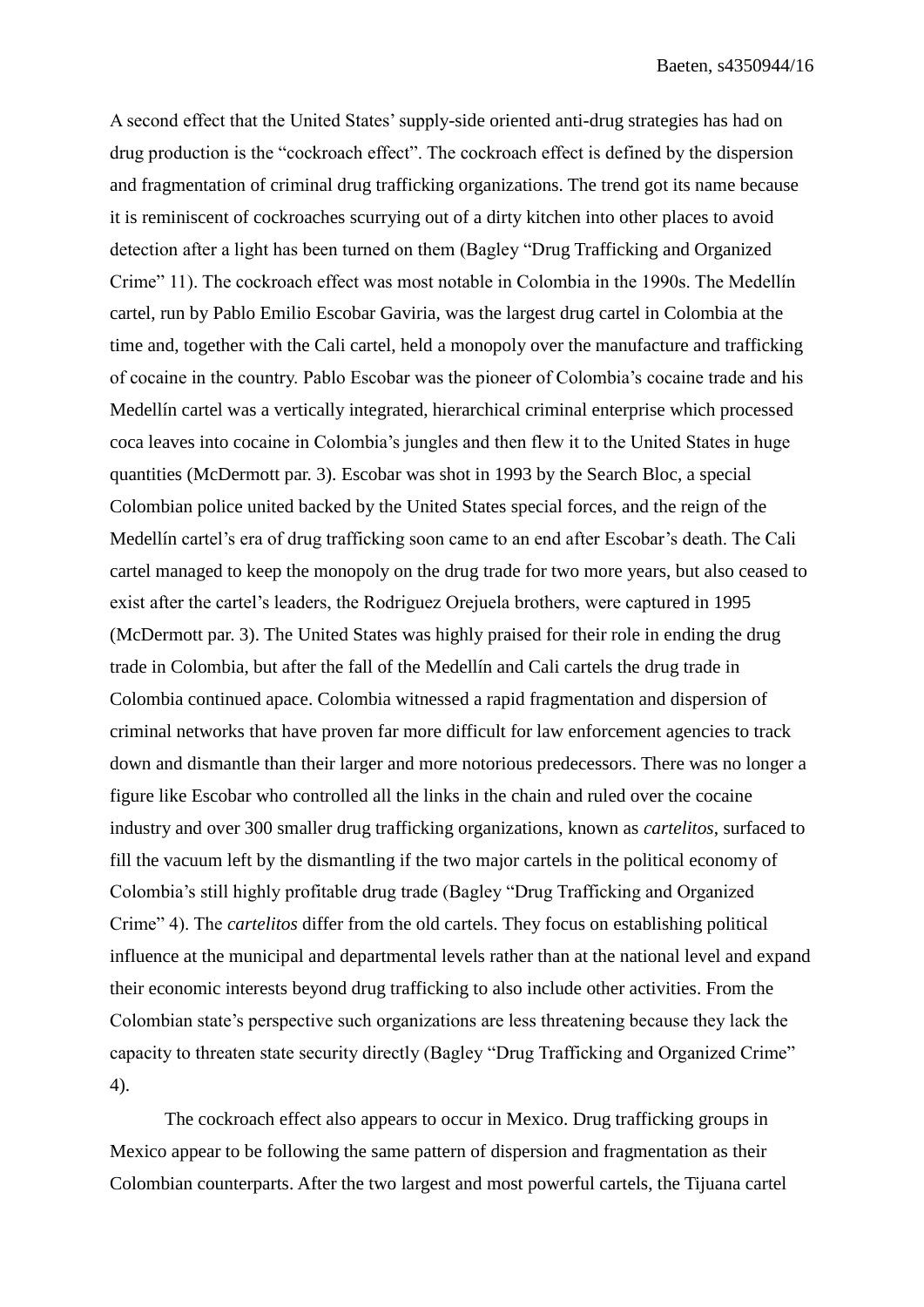and the Juárez cartel, were targeted by Mexican and American police forces Mexico has seen the rise of at least five new major trafficking organizations and a host of smaller, lesser known groups. Besides the Juárez and Tijuana cartels, the Sinaloa (whose leader Joaquín Guzmán Loera, better known as "El Chapo", was captured in January of this year), Jalisco New Generation, Gulf, Familia Michocana, and Beltrán Leyva cartels are now in charge of the Mexican drug trade (Morton 1639). These Mexican drug cartels are also directly active in the United States. According to the United States National Drug Intelligence Center, these Mexican drug cartels have established operations in 195 American cities (Naím 167). The balloon effect and the cockroach effect show that many of the victories the United States has seen in the War on Drugs are insignificant. United States efforts to eradicate the production of drugs in Latin America has proven unable to disrupt seriously or permanently stop the production or trafficking of illicit drugs from drug producing countries into the United States. The trafficker's constant adaptations to law enforcement measures designed to end their activities have led to contamination of more countries in the region by the drug trade (Bagley "Drug Trafficking and Organized Crime" 7). The United States fails to keep up with these developments in drug production.

#### **4.5 Clashes of interests and policy priorities**

Another reason why the United States' foreign policy has not been able to put a halt to the large amounts of drugs entering the United States is because the United States has not prioritized imposing their anti-drug regulations on countries that they needed to be on their good side. For example, in 1988 the General Accounting Office of Bolivia's government reported that Bolivia's illicit coca trade had grown at an annual rate of 35 percent a year since 1980. They claimed this was due to "an unprecedented level of corruption which extends to virtually every level of Bolivian government and Bolivian society, including the police, military and judicial systems (qtd. in Marshall 30)." Yet United States narcotics aid continued to this corrupt regime without question. The fact that the United States does not always seem to prioritize the War on Drugs can be seen in some of President Ronald Reagan's decisions as a president. Reagan's 1986 Anti-Drug Abuse Act promised to decertify all drug producing countries which fail to fully cooperate with United States authorities. However, Reagan has never used his powers to punish a close ally. In 1988 the Reagan administration decertified only four countries – Afghanistan, Syria, Iran, and Panama – none of whom were then receiving military of economic assistance from the United States (Bagley "The New Hundred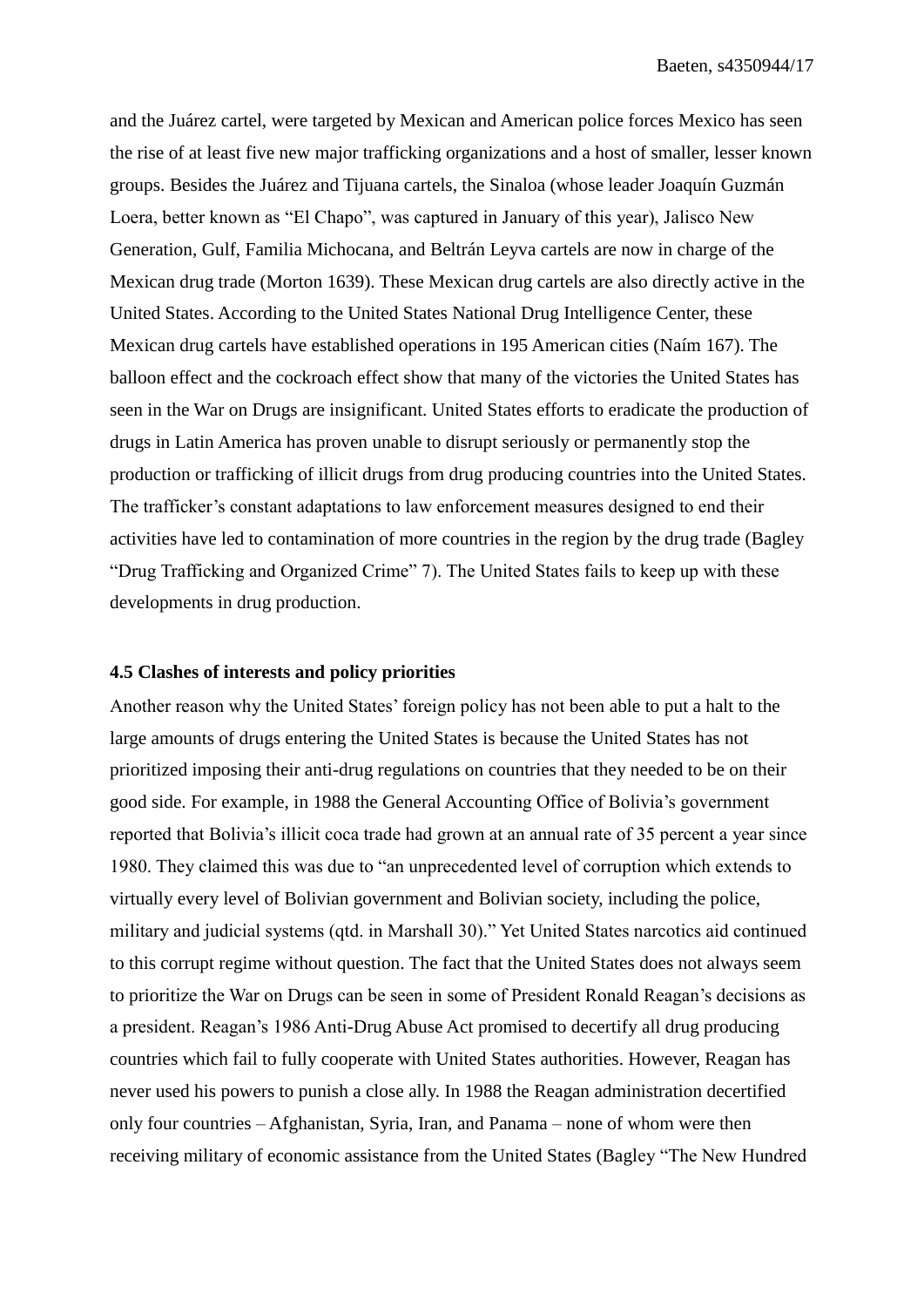Years War?" 169). Reagan also did not impose sanctions of several heroin producing countries in Asia, including Pakistan, because most of them share borders with Communist nations and the struggle against Communist expansion was given diplomatic priority over the War on Drugs. The biggest clashes of interests occurred in Afghanistan between 2001 and 2014. Afghanistan is a big player in the world's opium market. The United States claims that the United States and NATO were conducting a War on Drugs in Afghanistan in order to reduce drug consumption in the West and weaken the Taliban. However, looking at the fact that the United States was supporting many Afghan leaders who had significant roles in the Afghan drug trade it seems like the United States had other political priorities. The War on Drugs in Afghanistan can be described as a rhetorical device that was used by the United States to facilitate overseas military intervention and the fight against insurgents opposed to United States policies (Mercille 285). United States intervention in Afghanistan has even led to an increase in opium production in Afghanistan, which skyrocketed from 185 tons in 2001 to 6,900 tons in 2009 (Mercille 294). The United States insisted that the Taliban was the driving force behind Afghanistan's drug industry and that therefore they had to be stopped. However, the Taliban only plays a minor role in the opium economy and drug money is only a secondary source of funding for them. The United Nations Office on Drugs and Crime estimates that only 10 to 15 percent of Taliban funding is drawn from drugs and 85 percent comes from "non-opium" sources such as private donations (Mercille 294). This fact causes many to raise eyebrows at the United States' intention behind their intervention in Afghanistan. When the United States entered Afghanistan in 2001 they formed an alliance with Northern Alliance warlords and drug lords. These men were showered with weapons, money, and diplomatic support. The empowerment and enrichment of these people enabled the Northern Alliance to tax and protect opium traffickers (Mercille 296), further obelizing the United States' motives for their involvement in Afghanistan. In 2005 the United States' Drug Enforcement Agency found nine tons of opiates in the offices of the governor of Helmand, Sher Mohammed Akhundzada. Akhundzada was removed from the governorship but was soon appointed as a Member of Parliament in Afghanistan. Akhundzada never faced charges (Mercille 297). The *New York Times* reported that officials "had been thwarted in their attempts to stem drug corruption" by American officials and had been "blocked from taking any action against the governor, who had close ties to American and British military, intelligence and diplomatic officials (qtd. in Mercille 297)." These examples of United States involvement in Afghanistan illustrate that drug control policy is generally overridden by more important foreign policy objectives.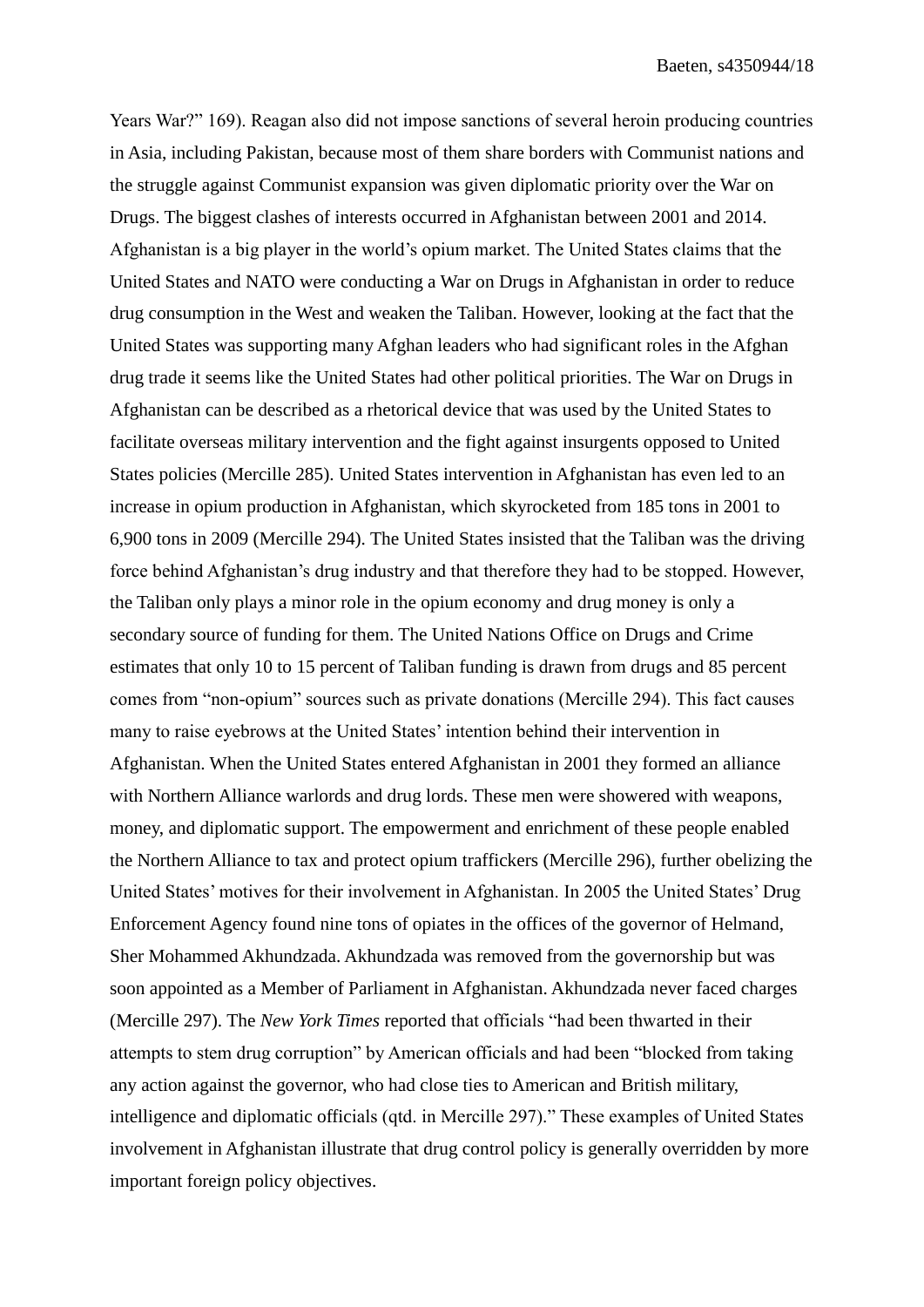#### **4.6 Corruption**

Another reason why the United States' foreign policy efforts have not succeeded in reducing their drug problem is because corruption occurs in many of the drug producing countries' governments. Because the United States has not succeeded in lowering the demand for drugs at home, there has been a transfer of power from governments to criminals in a growing number of countries. In many countries narcotraffickers are a major source of economic opportunity, jobs, and money for elections (Naím 168). Mexico's attorney general has stated that America consumers buy an estimated \$10 billion worth of drugs from Mexico's cartels each year. According to the United States Department of Defense this money allows Mexico's cartels to train, equip, and pay for a highly motivated army of 100,00 that almost equals Mexico's national army and often outguns them (Naím 167). Drug cartels are known to often bribe politicians and state officials in Latin America. The phrase *plomo o plata,* meaning silver or lead, is used in Latin America and is a euphemism for accepting bribe or facing bullets. Drug cartel payments have been used to pay the military or police to, for example, not raid laboratories, make arrests, or to block investigations. Furthermore, prosecutors and judges are bribed not to prosecute or convict members of drug cartels (Thachuk 114). In it believed that in the 1980s over 80 percent of the Medellín police department was on the drug cartel's payroll (Thackuk 115). Due to the growing political influence of drug cartels and the corruption in Latin American countries diminishing the supply of drugs is a difficult task for the United States forces. The drug cartels in Latin America often resort to violence if a bribe fails. In the weeks leading up to the June 2015 national and local legislative elections in Mexico several Mexican politicians were killed by drug cartels. Enrique Hernández Salcedo, a mayoral candidate in the south of Mexico, was shot just weeks prior to the election. Salcedo reportedly was a member of a group that fought against the Knights Templar drug cartel and criticized the local government for corruption (Woody par. 2). On the same day a councilman candidate from the governing party, Héctor López Cruz, was shot outside of his home by gang members (Woody par. 3). The killings of Salcedo and Cruz came just two weeks after the beheading of another mayoral candidate (Woody par. 4). The corruption in many drug producing nations prevents the United States from reducing the supply of drugs coming from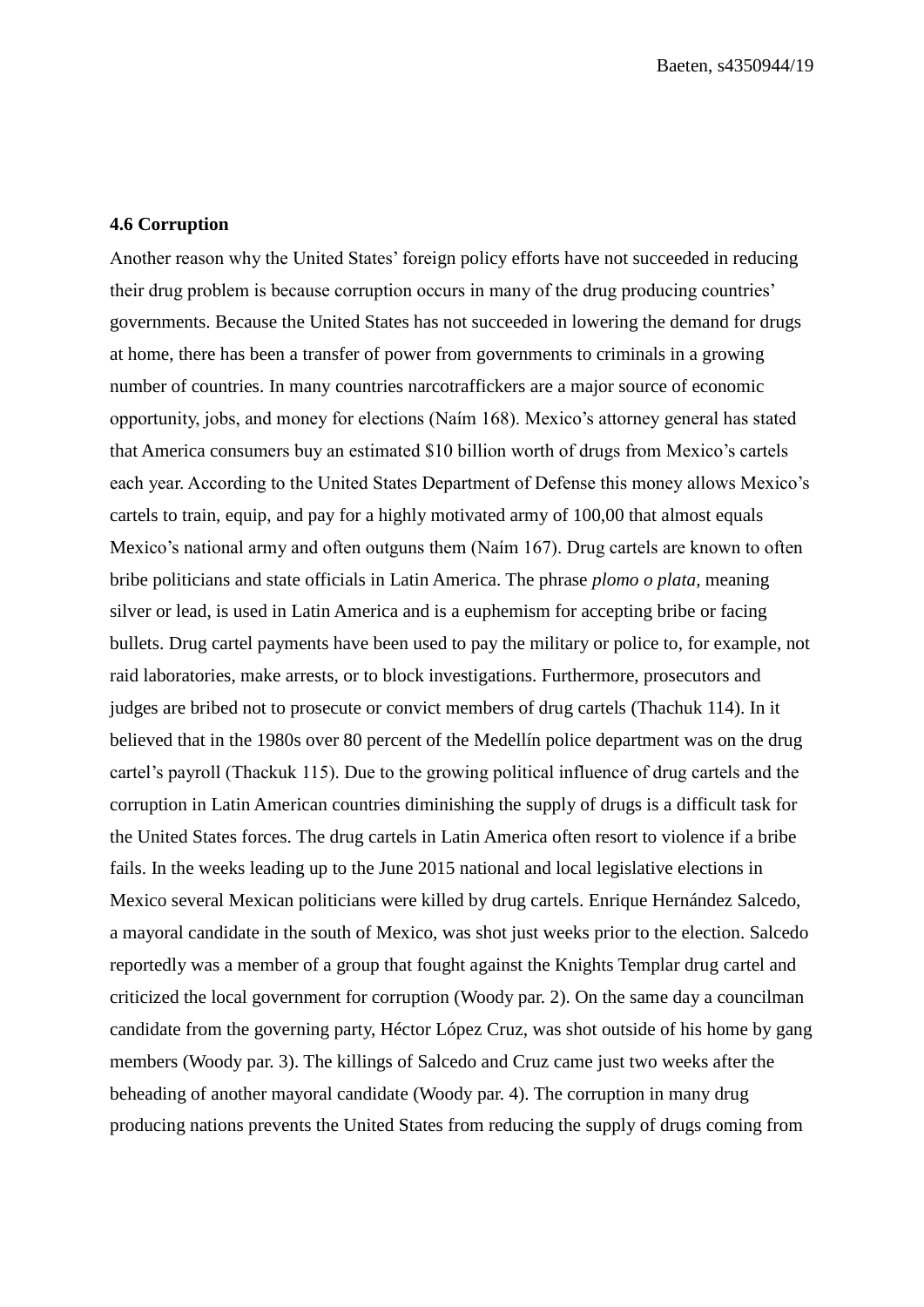these countries. However, it is the growing demand in the United States that has given the drug cartels this great amount of political power.

# Explanations for results – domestic policy

#### **5.1 The United States' motivation for the War on Drugs**

As has been mentioned earlier, the decisions the United States has made when it comes to their foreign policy have not succeeded in reducing the drug related problems in the United States. It can, however, be argued that the failure of the anti-drug policies in the United States are also (partially) to blame on the United States' domestic policy. Several scholars, including Waltraud Queiser Morales, a political science professor at the University of Central Florida who specializes in Latin America, theorize that the main issue regarding the War on Drugs is the fact that the United States never even really "went to war" with the intention to eliminate the threat of drugs in American society. This theory argues that the War on Drugs is just a façade and functions as a national security doctrine. National security is not only defined as the protection of a nation's people and territories form a physical attack, but also as the more extensive concept of the protection of political and economic interests considered essential by those who exercise political power to the fundamental values and the vitality of the state. Often more insidious internal threats to the well-being of the United States, such as poverty, inequality, racism, and political corruption, are dismissed in preference to bogus or exaggerated external dangers. A national security doctrine almost functions as a religious dogma, subject to a higher morality whereby the end justifies the means (Morales 149). A national security doctrine is often credible, but is often more harmful to the state itself and the way of life of its citizens than the thing it is trying to save the state from. This is also the case for the United States' anti-drug policies. The devastating results of this are discussed in the New Mexico case study in chapter three. United States drug enforcement abroad simply serves an agenda of political control in the Third World rather than disrupting the supply of drugs at their source (Marshall 30). This national security doctrine theory has everything to do with the clashes of interests and policy priorities discussed in subchapter 4.5 and would give an explanation to why the United States had other priorities and interests in those drug producing countries. Jonathan Marshall, an independent writer and historian who specializes in United States foreign policy, war, and parapolitics, even believes that communism is still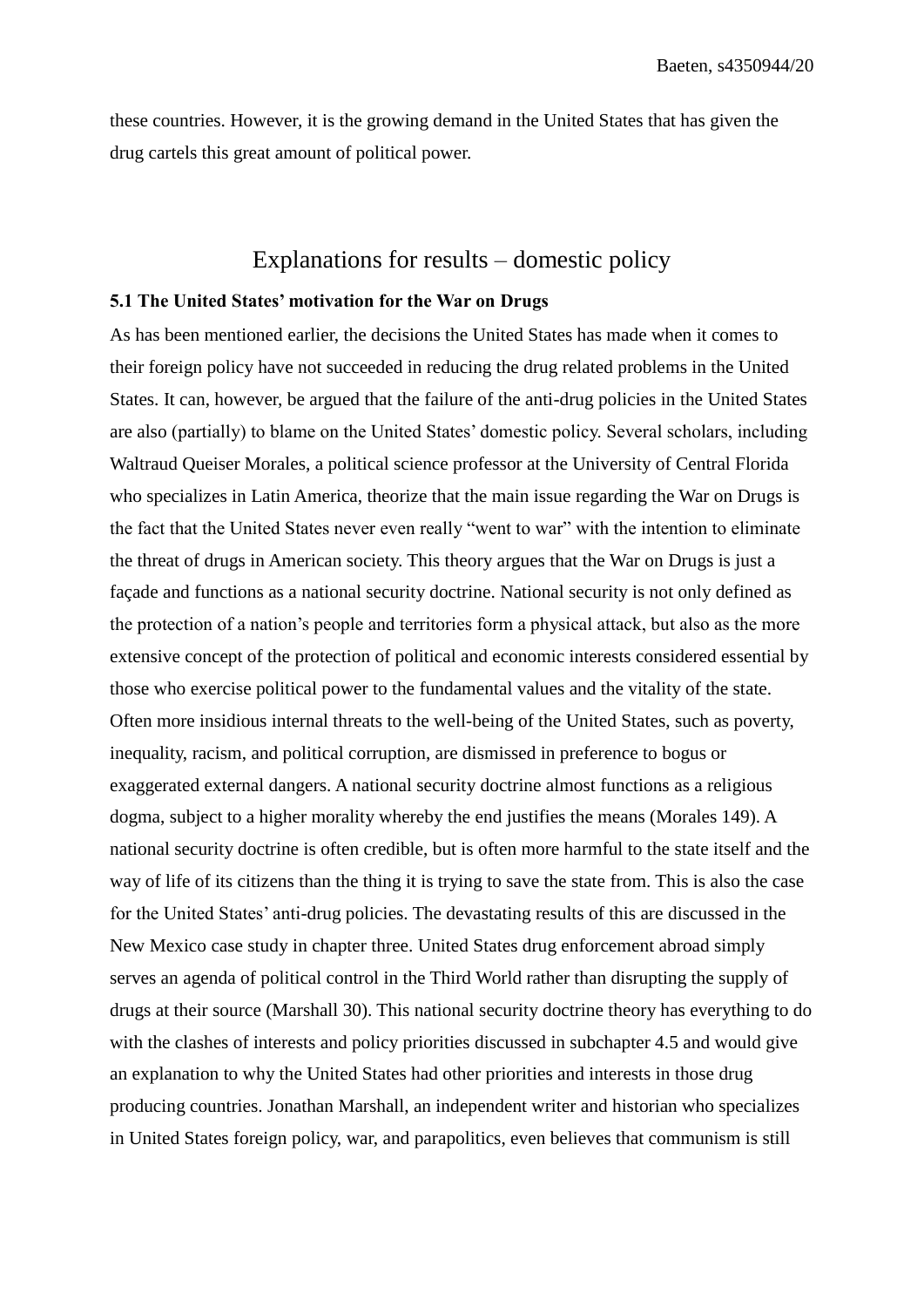the number one motivator behind the United States' narcotics enforcement policies. Marshall explains his view in his publication "Hidden Agendas in the War on Drugs":

United States drug programs have sometimes served to overcome congressional reluctance to aid foreign security forces – many of which profit on the side from the drug trade – in their war against left wing guerrilla movements. This explains why so much of United States narcotics assistance is in the form of military aid, rather than as economic support for crop substitution (30).

Morales agrees with Marshall that the War on Drugs originally serves as a national security doctrine, but believes the War on Drugs functions as a new United States security doctrine which was originally intended to take over the role of communism and replace it. Morales explains very well how the fear of communism legitimized United States' decisions on both foreign and domestic policy and even became like a form of religion:

During the twentieth century anticommunism has served effectively as the cornerstone of United States national security doctrines. Anticommunism has functioned as an ideology and a secular religion which has legitimized both legal and illegal, moral and immoral acts of foreign policy in the cause of national survival – the protection of democracy and the American way of life (147).

By the 1980s, however, anticommunism was starting to lose its 'fear' potential. More and more academics, intellectuals, and even members of the general public were starting to question the rhetoric in relation to the political reality. Several international events, such as the Vietnam War, threatened the old consensus and caused scepticism to arise. This scepticism undermined the largely unimpeded control over foreign policy that had been exerted until then. The Vietnam War – and the 'Vietnam syndrome' that plagued the United States after the War - was as a significant watershed in the way Americans thought about the United States' decisions in policy making (Morales 147). Vietnam syndrome is the name given to the malaise that struck the American psyche after the Vietnam War (Mendible par. 1). It was a public aversion to American overseas involvements, following the domestic controversy over the Vietnam War. The Vietnam syndrome was interpreted as a loss of nerve and this posed a fundamental problem for national security: credibility (Morales 148). Some scholars, such as Waltraud Queiser Morales, believe that Reagan felt a desperate need for a new national security doctrine during his presidency. This new national security doctrine needed to be more persuasive than the war on communism, and the War on Drugs proved to be a good replacement (Morales 148). A September 1988 Americans Talk Security opinion survey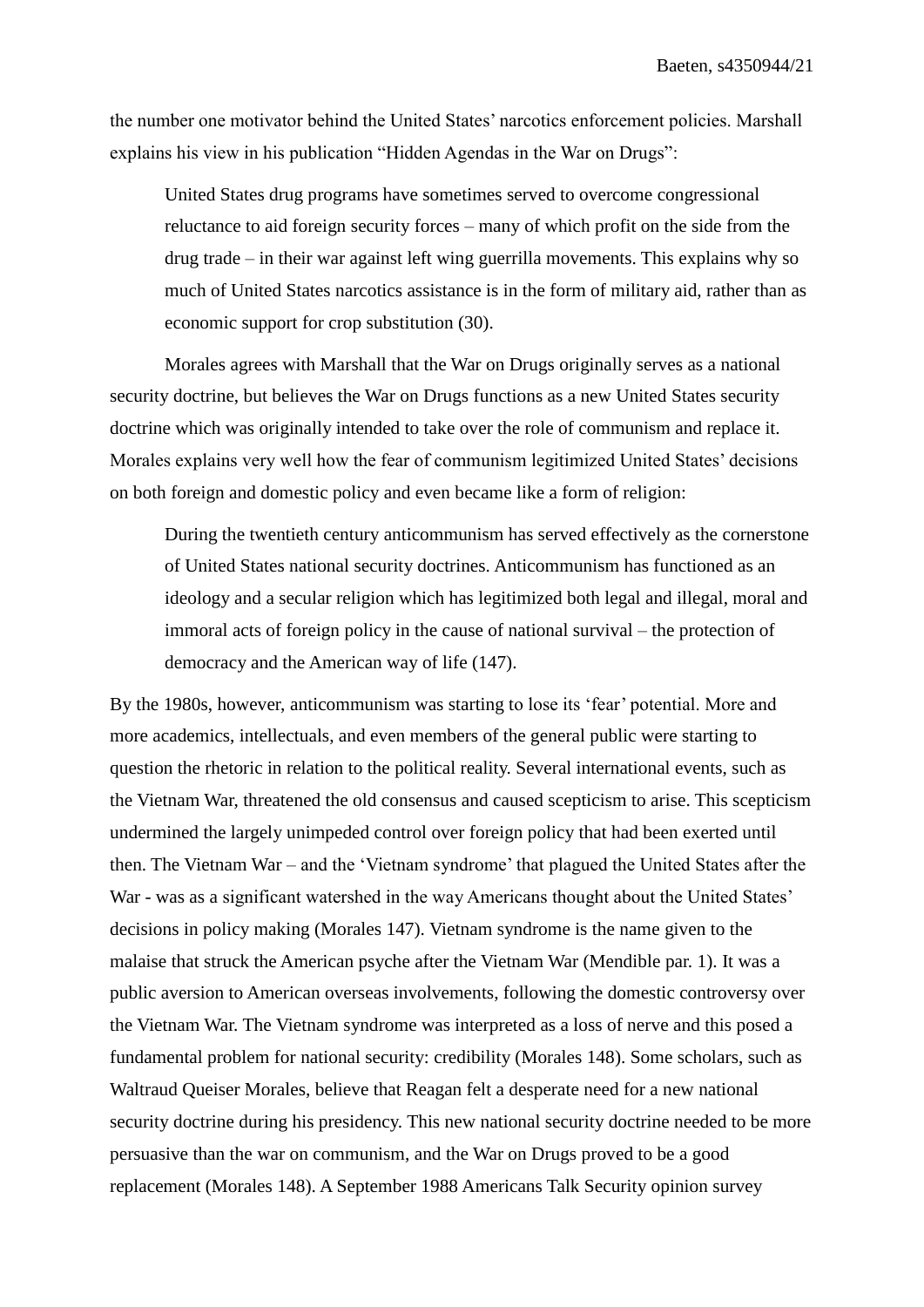revealed that 44 percent of the voters ranked international drug trafficking as an extreme serious threat to United States security, compared to only 18 percent for the threat of Soviet military strength (Morales 149). The rise of crack cocaine in the 1980s that is described in chapter two coincided with major foreign policy setbacks in Latin America and supporters of the national security doctrine theory believe that the Reagan's administration used the nationwide panic over crack cocaine as a justification to escalate the War on Drugs, while in reality Reagan's administration did this to "project United States power, train local militaries, transfer military hardware, and gather intelligence (Morales 149)." This drug war national security doctrine is used to generate public support behind a resurgent, interventionist foreign policy in the Third World, especially by the Reagan administration, according to supporters of the theory.

#### **5.2 Corruption**

While the reasons behind the harsh anti-drug policies of the United States are arguable and the drug related problems that the War on Drugs brings along might exist because the United States never really saw the War on Drugs as a priority but used it as a cover-up for other foreign policies, it is undeniable that errors were made in the United States regarding the War on Drugs. One reason why the United States' domestic policy might be to blame for the lack of good results that the anti-drug efforts have booked is because there have been many cases of corruption on the American side of the drug trade. While it is more plausible that the governments of drug producing countries (especially in Latin America) are subjected to corruption, this is also the case in the United States. The distribution of drug war benefits is extensive and drug prohibition and its mechanics are located in all 50 states. The War on Drugs influence city, county, and state law enforcements and drug war prosecution happens to be a key source of law enforcement and judicial funding. People who work in corrections as well as in law enforcement have job security issues to consider while evaluating the continuation of the War on Drugs (Scherlen 71). The huge amounts of money involved in the War on Drugs make drug enforcement police particularly vulnerable to bribes and corruption.

Professor William Joseph Chambliss, criminologist and sociologist, identifies many examples of times where local or federal law enforcement is believed to have implicated in international narcotics smuggling. For example, in 1993 the American Central Intelligence Agency cooperated with the Colombian Medellín cartel to ship one ton of cocaine into the United States – ostensibly to infiltrate the cartel. The United States Drug Enforcement Agency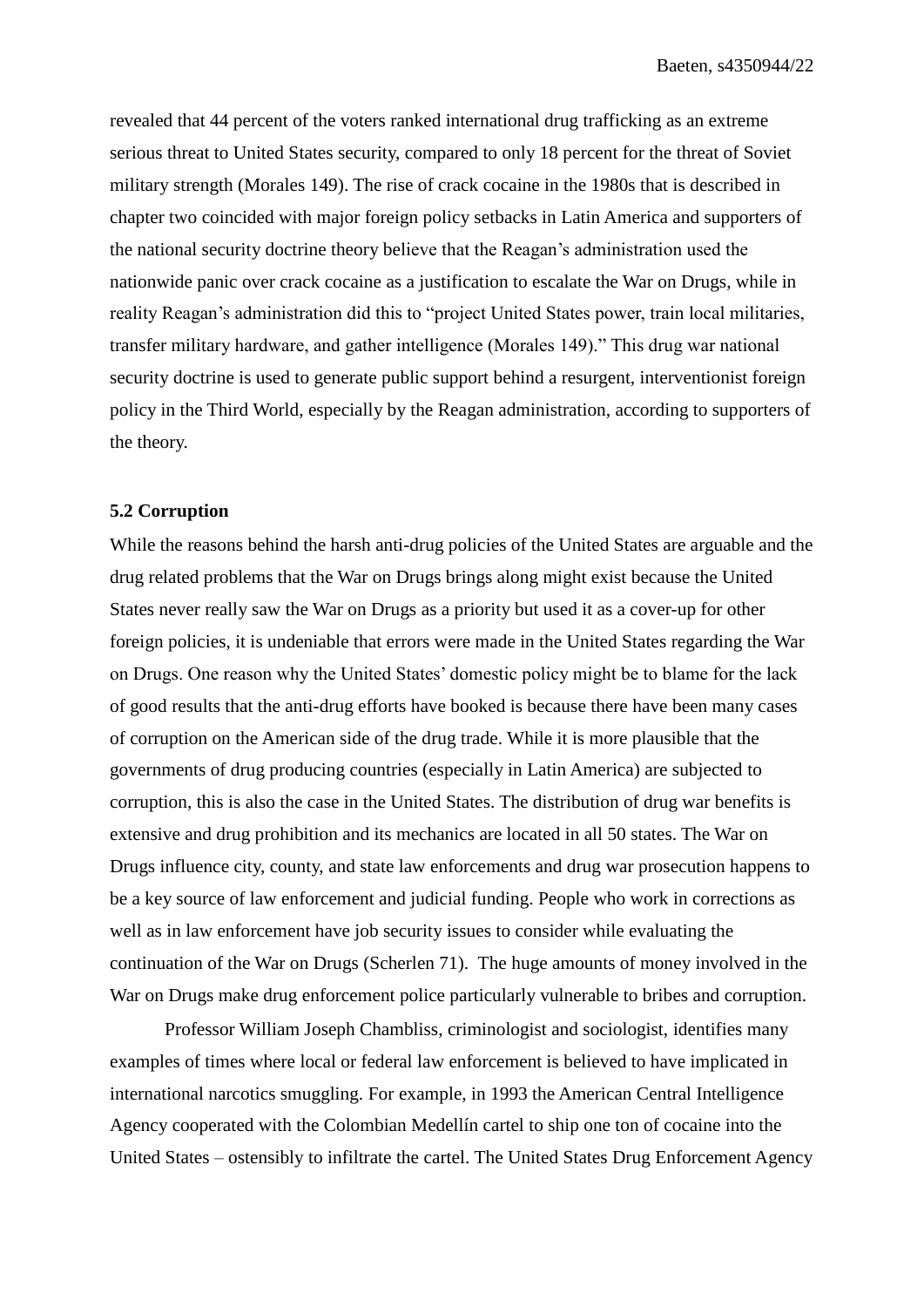publicly accused the two Central Intelligence Agency agents of engaging in criminal activities in this case, but the case has never been properly investigated and the \$20 million (the wholesale price of the cocaine in Latin America) paid by the Medellín cartel to the two Central Intelligence Agency agents for the cocaine has never been accounted for. The whole affair appears to have been swept under the rug. Immediately after the whole affair one of the two Central Intelligence Agency agents retired and the other was transferred (Chambliss 108). Another examples of corruption in United States drug enforcement was given by George Morales. Morales, one of the largest drug smugglers in Colombia, testified that he was approached by the Central Intelligence Agency in 1984 to fly weapons to Nicaragua to aid Nicaraguan rebel forces, known as *contras* (Schneider par. 3). According to Morales, the Central Intelligence Agency opened up an airstrip in Costa Rica and provided Morales' pilots with information on the location of radar traps. Gary Betzner, Morales' pilot, testified that he flew over 4,000 pounds of arms to Costa Rica and El Salvador (Schneider par. 10; Chambliss 108). In return, the Central Intelligence Agency would allow Morales to smuggle thousands of kilograms of cocaine back into the United States. Morales claims that when he expressed concern over the illegal activity being investigated by Federal agents, Marcos Aguado, one of the Central Intelligence Agents allegedly involved in the case, told Morales "he was going to take care of that (qtd. in Schneider par. 11)." William Chambliss manages to name many more examples of corruption in the United States. For example, after a 1993 Mollen Commission report on police corruption in New York several police officers came forwards and explained how they had accepted bribes from drug dealers, engaged in drug trafficking, or stole drugs that they later sold. Around 20 New York police officers were charged after the publication (Chambliss 109). The current drug policies make it inevitable that individual police officers will be tempted into corruption. Due to the fact that the United States' War on Drugs is plagued with corruption, both in drug producing countries and in the United States itself, it has become extremely difficult to combat the War on Drugs.

#### **5.3 Lack of focus on the demand side**

The most obvious reason for the failure to reduce the amount of drugs being smuggled into the United States, the amount of drugs being used in the United States, and all the consequences that come with it – it has been prevalent throughout the entire thesis and is at the basis of most other explanations for the lack of results that the War on Drugs has booked in the United States - is the fact that the War on Drugs is almost completely supply-side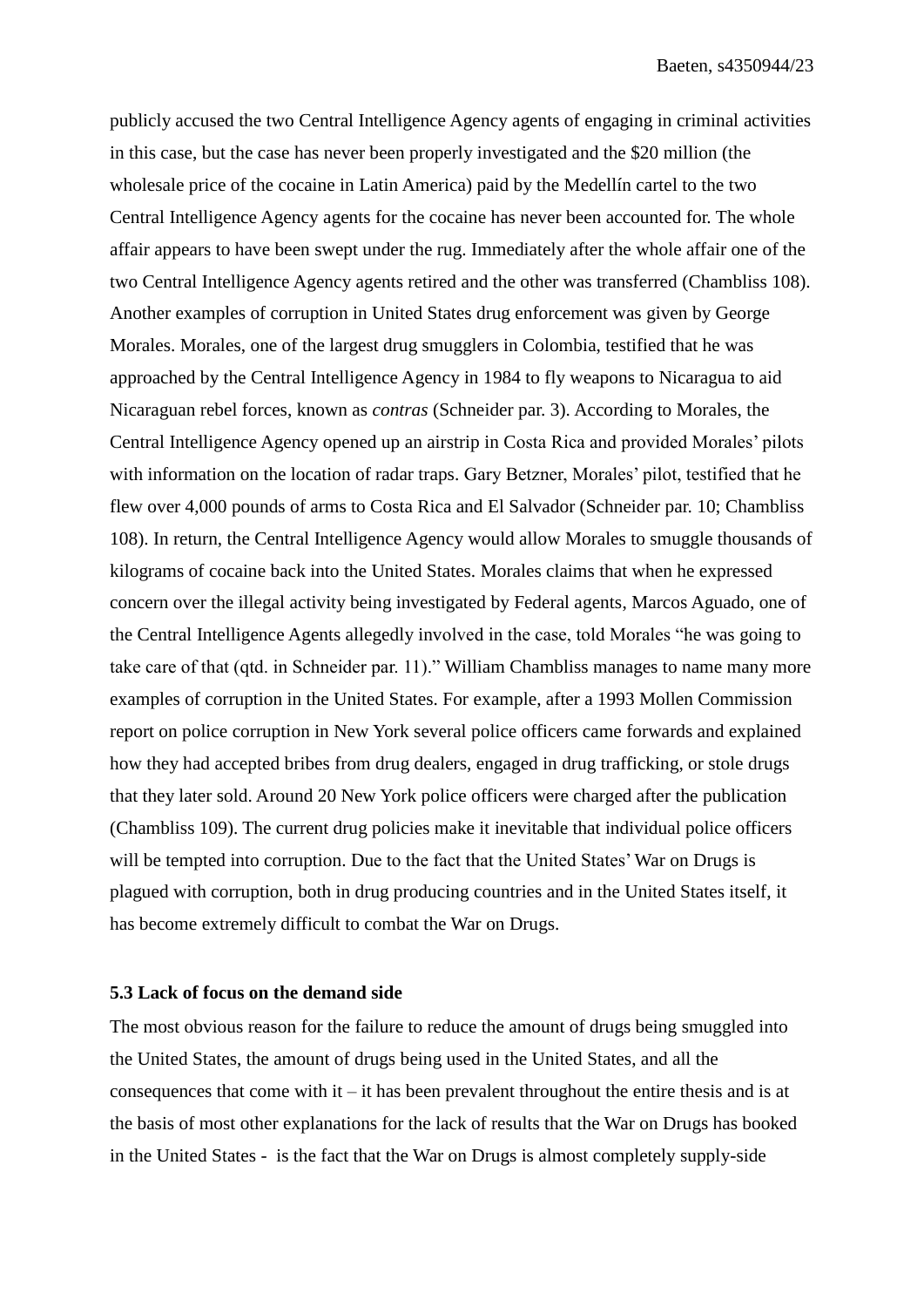oriented. This is not surprising: caught up in the anti-drug frenzy United States politicians of both political parties jumped on the anti-drug bandwagon months before the 1980 election and competed to see who could propose the "toughest" anti-drug policies. What elected president Ronald Reagan failed to do is learn from his predecessor Richard Nixon, who first initiated the War on Drugs. Nixon recognized drugs were only trafficked because market forces make it economically attractive to do so. During Nixon's presidency over 50 percent of the drug control budget was still allocated to treatment, rehabilitation, and prevention of drug abuse (Brienen and Rosen 3). There was a focus on more and earlier education in schools and increased federal support for state prevention efforts. Joaquín "El Chapo" Guzmán, who was captured after a Rolling Stone interview with actor Sean Penn, explained the dynamic between the supply and demand side of the drug market very well. When Penn asked kingpin Guzmán, "What is the relationship between production, sale, and consumption?" Guzmán answered: "If there was no consumption, there would be no sales. It is true that consumption, day after day, becomes bigger and bigger. So it sells and sells (qtd. in Miron par. 2). "El Chapo" hits the nail on the head: as long as consumers want drugs, markets will produce and sell them. Because drugs are outlawed in the United States, the market stays underground. (Partially) legalizing drugs would allow drugs to occur as in any other industry. Prohibition might reduce drug use in drug use to some degree, but available evidence shows that countries with more modest and laxer drug laws, like the Netherlands and Portugal for example, have much lower usage rates than they do in the United States (Miron par. 3). Household surveys concluded that 10.8 percent of people between 12 and 70 in the United States have used cocaine in their lifetime, compared to just 5.3 percent in the Netherlands (Chambliss 117). The percentage of cocaine users in the United States is over double the percentage of cocaine users in the Netherlands. The difference between illicit drugs users in the Netherlands and in the United States is largest among teenagers. The differences in percentages are enormous. 43.7 percent of 17- and 18-year-olds in the United States have used marijuana in their lifetime, compared to just 17.7 percent in the Netherlands. In addition, 10.3 percent of this age group in the United States has used cocaine in their lifetime, compared to just 1.6 percent of the same age group in the Netherlands (Chambliss 117). These numbers show that American 17- and 18-year-olds are almost 6.5 times more likely to use cocaine than 17- and 18-yearolds in the Netherlands. The negative effect that the current supply-side oriented War on Drugs policies in the United States have on the drug market also allows for corruption to become prevalent. Efforts to reduce the demand for illicit drugs at home would lessen the huge production of illicit drugs. If there was less money involved in the War on Drugs law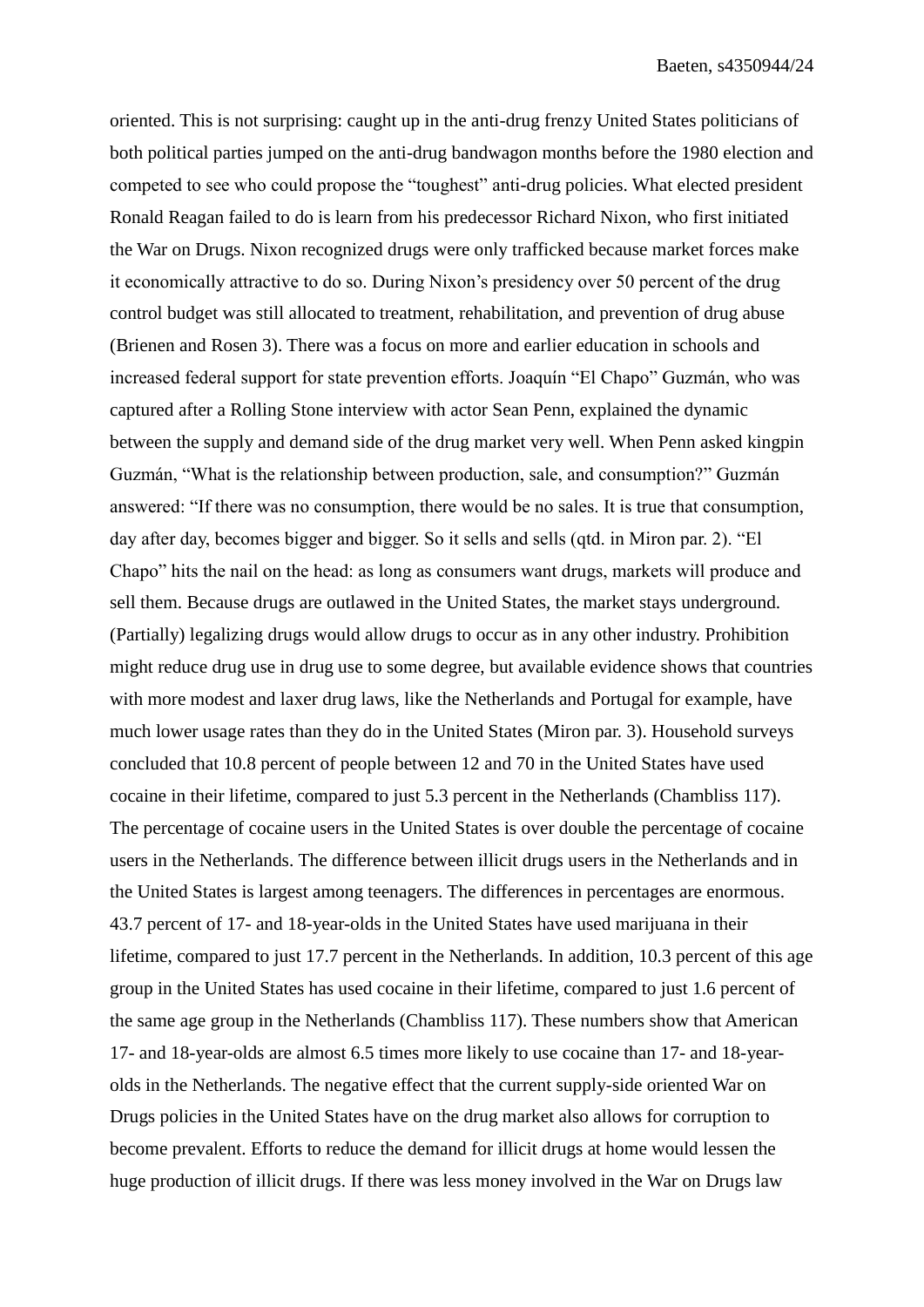enforcement, both in the United States and in drug producing countries, would be less vulnerable to bribes and corruption.

# Conclusion

#### **6.1 Conclusion**

In conclusion, since the War on Drugs was announced in 1971 not much has happened when it comes to reducing drug use in the United States. Whether Reagan intensified the War on Drugs in the 1980s to implement a new security doctrine or it was really just because of the crack cocaine epidemic, the fact remains that to this day the United States remains the largest consumer of drugs in the world and the numbers of drug users keep increasing. Drugs in the United States remain purer, cheaper, and more readily available than they were when the War on Drugs began. While it is understandable that the United States opted for a prohibitionist regime at the time, prohibition itself causes many of the problems associated with illegal drugs. The American legislators' complete prohibition of drug use and extensive focus on the supply-side of drugs go hand in hand with harsh punishments for drug users at home. The United States' current anti-drug policies do not only result in a higher percentage of drug users in the United States, they also bring along unwanted consequences such as high incarceration rates, violence, and several health related issues.

#### **6.2 Suggestions for reform**

This Bachelor's thesis concludes that, paradoxically, the United States' tough prohibitionist narcotics enforcement designed to nip America's drug problem in the bud has actually (indirectly) caused the drug related problems to get much worse. Due to the United States' strictly prohibitionist regime, drug production abroad (especially in Latin America) has gone through many developments in recent decades and the United States has not been able to keep up with the changes they have caused. The "victories" of the United States have only lead to a shift in areas of drug production and dispersion. For example, anti-drug efforts to stop coca leaf production in the Andes has only caused coca leaf production to move to other locations (the balloon effect) and the fall of the Medellín and Cali cartels in Colombia have only allowed the establishments of many new cartels as the Medellín and Cali cartels no longer had a monopoly on the drug trade (the cockroach effect). As long as the demand for illicit drugs in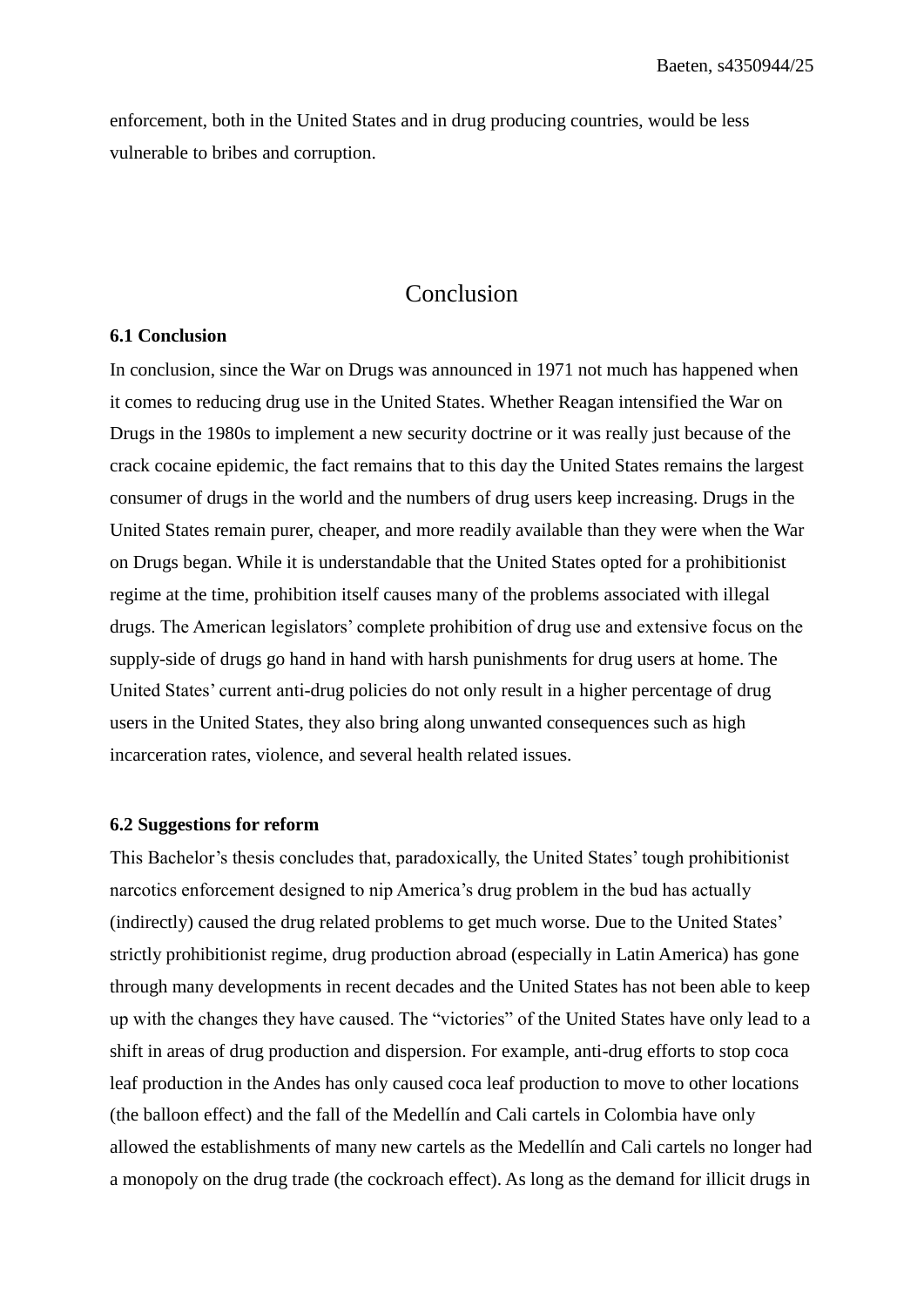the United States is high, drugs will continue to be produced to satisfy the demand for them. The prohibitionist anti-drug policies in the United Sates have made drug production and trafficking in a business with extremely large amounts of money involved. This makes drug enforcement police and politicians, both in drug producing countries and in the United States, particularly vulnerable to bribes and corruption.

The War on Drugs has had several consequences at home that most likely would not be as plentiful if the United States was not follow a strict prohibitionist and supply-side oriented regime. (Partially) legalizing or decriminalizing illicit drugs – this would include prevention efforts such as education about illicit drugs, treatment programs, and rehabilitation programs – would facilitate the accurate dissemination of knowledge about illicit drugs. This would most likely result in a decrease in drug related accidents such as accidental poisonings and overdoses. Users would also be able to profit from government quality regulation and can let law enforcement know if poisoned drugs are circulating without incriminating themselves. This would also decrease the risk of aforementioned accidental poisonings and overdoses. Another consequence that the War on Drugs has in the United States is an increase in violence. A laxer regime would most likely also decrease violence, because those involved in the drug world would now be more likely to use the legal and judicial system as the risk of harsh punishments for their drug related offense would be lowered. Decriminalizing or partially legalizing drugs would also have an effect on the extremely high incarceration rates in the United States. As discussed in chapter three, the majority of people who are sentenced to prison today for a drug offense are mainly minor offenders with no further involvement in criminal activity or previous prison time. A system where treatment is preferred over incarceration is more cost-effective and decreases drug use. In addition, laxer anti-drug policies would minimize the social costs that drug offenders face after their incarceration, such as finding legitimate employment after incarceration. Weakening the harsh anti-drug measures will also decrease the chance of corruption, because less demand for illicit drugs in the United States will eliminate the need for a criminal network of drug producers and traffickers and thus also eliminate the temptation caused by the huge amounts of money involved. In conclusion, the anti-drug measures that the United States has taken abroad have allowed drug production to globalize and disperse. This has caused drugs to be more readily available at home at a more affordable price, which in turn has increased drug use in the United States. This brought along corruption and many social and economic problems. A system where drugs are (partially) legalized or decriminalized will be more cost-effective for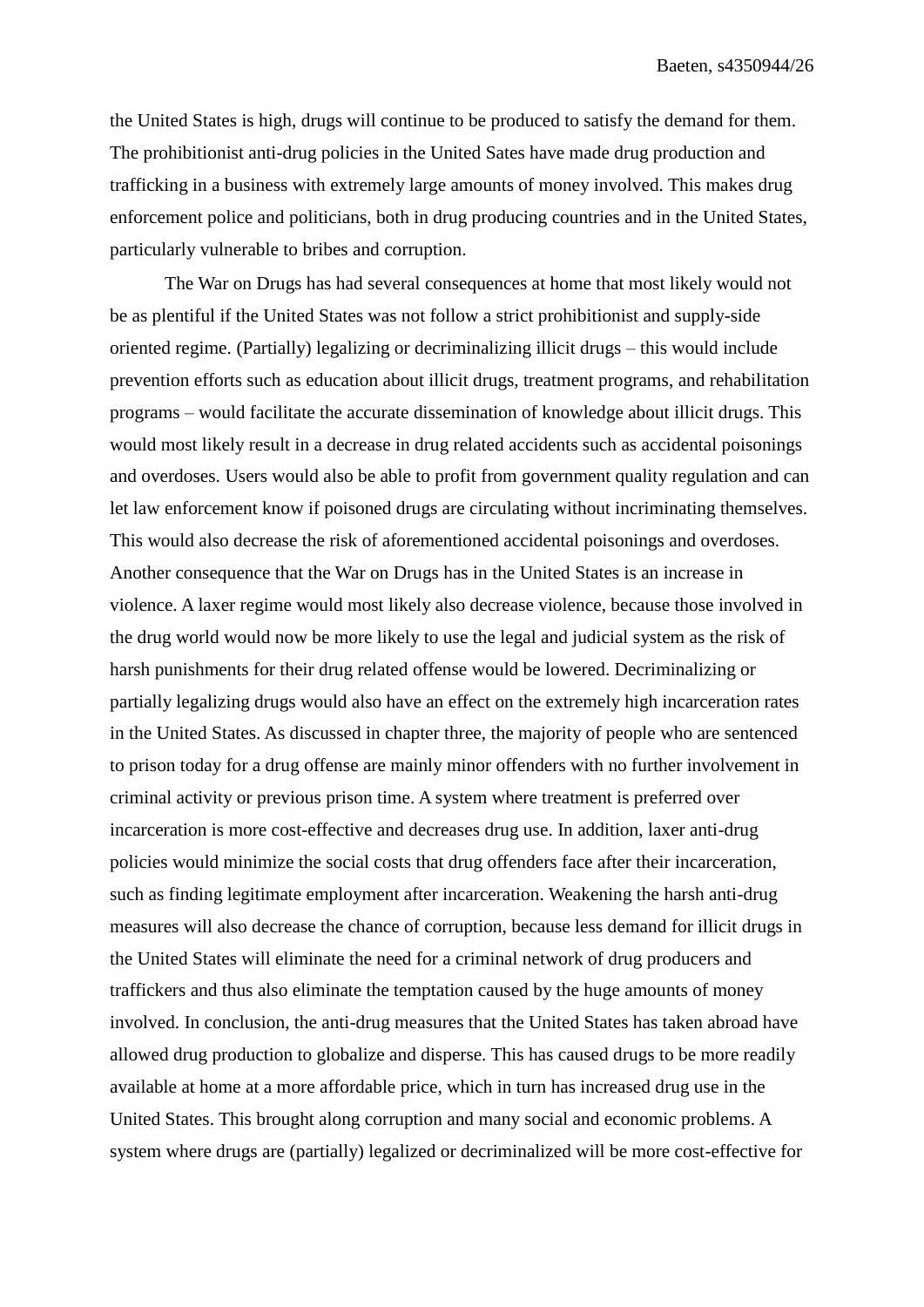the United States and reduce many social problems associated with the War on Drugs, such as health related issues.

#### **6.3 New Mexico's attempts at improvement**

The negative consequences caused by the War on Drugs are also present in the state of New Mexico. In fact, as is extensively elaborated in chapter three, New Mexicans are especially vulnerable to drug use due to the state's geographical location and physical attributes. Due to the high number of drug abusers in New Mexico it has functioned as a perfect case study in this Bachelor's thesis to discuss the consequences that the War on Drugs has on the United States. Because drug consumption in New Mexico brings along several social consequences (including high incarceration rates, violence, and health related issues), New Mexico has opted for harm reduction activities. These harm reduction activities are designed to reduce the negative social consequences of the War on Drugs. One of New Mexico's harm reduction efforts is the Syringe Exchange Program. This program has contributed the reduction of health risks among New Mexico's injection drug user. It reduces needle sharing and thus reduce the change of HIV and hepatitis infections. The New Mexico's Office of Epidemiology estimates that there are 23,000 adult injection drug users in New Mexico. In June 2004, there were 214 New Mexicans living with HIV and these people identified drug use as their primary risk factor (Fiuty and Block 33). An individual case of HIV can cost as much as \$10,000-\$15,000 per year just for medications. A course of treatment for hepatitis C can cost between \$15,000 and \$30,000 annually (Fiuty and Block 33). Currently there are 26 Syringe Exchange Programs in New Mexico. Seven of these programs are located in Albuquerque, where drug abuse numbers are highest. The Syringe Exchange Programs have enrolled 8,033 injection drug users statewide, with 4,000 being active participants. The program has exchange more than 5,000 needles. A 2003 survey of 732 Syringe Exchange Program participants showed that before enrolment in the program 154 participants (21 percent) had shared a syringe with another person three or more times in the prior week. After being in the program, 64 percent indicated a decrease in syringe sharing (Fiuty and Block 33).

In addition to the Syringe Exchange Program efforts are also made to reduce the risk of negative social consequences for those incarcerated in New Mexico. The New Mexico Corrections Department offers services to their inmates called Behavioral Health Services.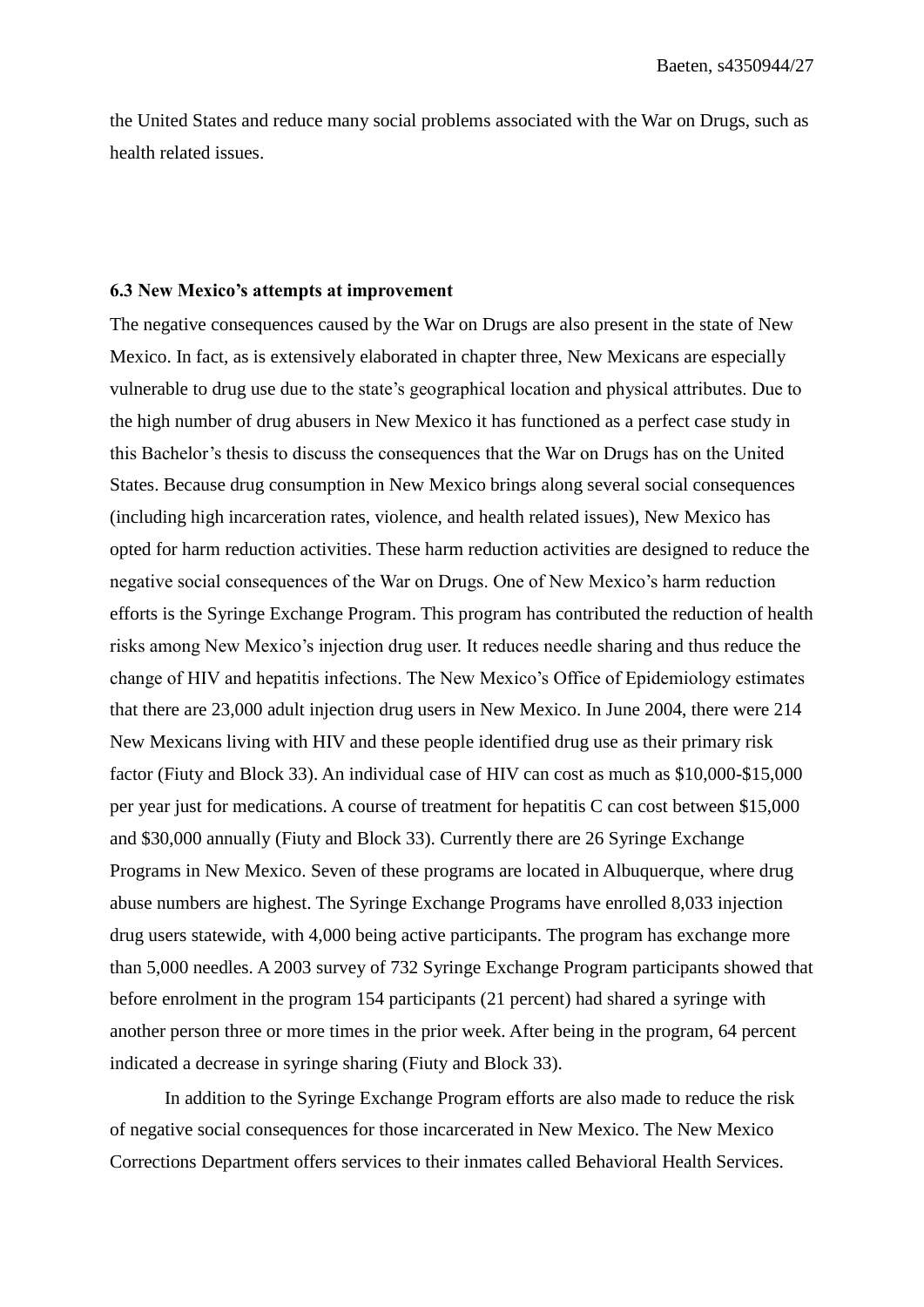Health Services Administrator Angela Martinez described these services on the Corrections Department's website:

Behavioral health Services provides diagnostic assessment, treatment, and programming utilizing a biopsychosocial model that takes into account physical, psychological, and social factors that impact on the inmate's well-being. Services are designed to assist offenders in attaining and/or maintaining their cognitive and emotional well-being in the sometimes stressful environment that is associated with incarceration. Further Behavior's series provide addictions programming designed to increase public and institutional safety, reduce recidivism, and increase the capacity of offenders to live responsible lives through aggressive treatment of substance addiction. Additionally, Behavioral Health Services facilitates the provision of volunteers for parenting programs, faith-based mentoring programs, Alcoholics Anonymous (AA) and Narcotics Anonymous (NA) programs.

While data on the effects of these Behavioral Health Services are unavailable, comparable programs have proven that these programs in prisons are effective. Independent research funded in part by the National Institute of Drug Abuse through an interagency with the Bureau of Prisons concludes that "untreated subjects had a probability of .167 of being arrested in the first 6 months, while treated subjects had a probability of .031 of being arrested in the first 6 months. Thus, treated inmates were 73 percent less likely to be re-arrested than untreated inmates (Pelissier, Wallace, et al. 13)". In addition to these harm reduction strategies a bill to legalize marijuana in the state of New Mexico (The Cannabis Revenue and Freedom Act) was approved by the Senate to replace criminal penalties for possessing up to an ounce of marijuana with a civil fine. Under the proposed legislation marijuana would be regulated and taxed by the state. The purpose of the proposed Act would be, among other things, "to eliminate problems caused by the prohibition and uncontrolled manufacture, delivery, and possession of marijuana within New Mexico" and "to protect the safety, welfare, health, and peace of the people of this state by prioritizing the state's limited law enforcement resources in the most effective, consistent, and rational way (State of New Mexico par. 2)." The bill was adjourned on February 18 of this year because the House failed to take a vote on the measure ("New Mexico Legislature Adjourned" par. 1), but it shows that New Mexico is willing to move away from the prohibitionist anti-drug policies that are currently in effect in the United States. Legalizing the use of marijuana would prevent a large amount of New Mexicans from getting incarcerated for small drug charges and facing the social costs after incarceration, such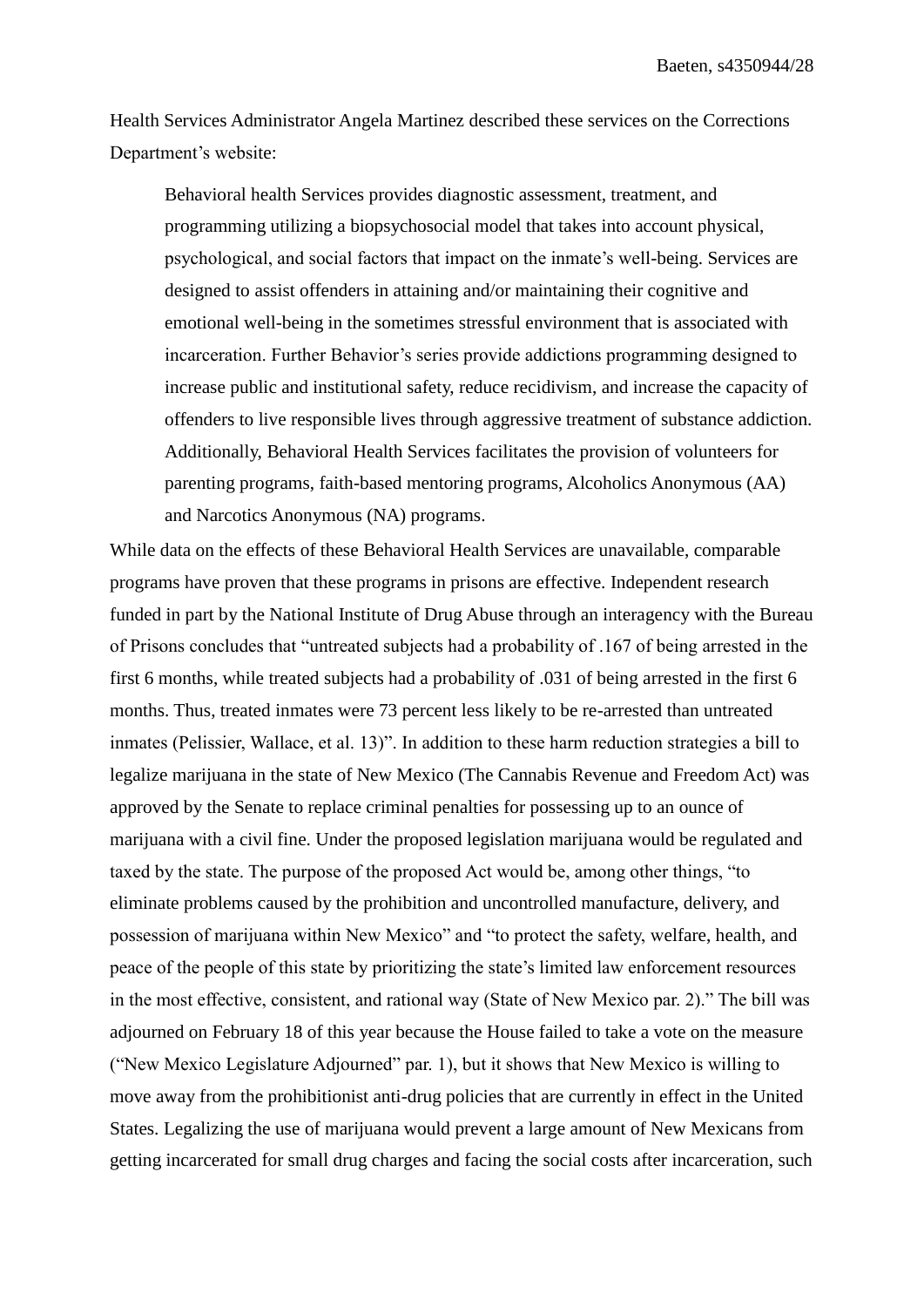as finding employment following incarceration. New Mexico appears to have a progressive attitude towards anti-drug policies and appears to have recognized that the current harsh prohibitionist policies of the United States are just not booking the results that they set out to do. New Mexico's baby steps towards an alternative perspective on drugs could serve as an example to the rest of the United States.

### References

- Bagley, Bruce Michael. "Drug Trafficking and Organized Crime in the Americas: Major Trends in the Twenty First Century." *Woodrow Wilson Center Update on the Americas.*  (2012): 1-22. Print.
- Bagley, Bruce Michael. "The New Hundred Years War? US National Security and the War on Drugs in Latin America." *Journal of Interamerican Studies and World Affairs.* 30.1 (1988): 161-182. Print.
- Bagley, Bruce Michael. "US Foreign Policy and the War on Drugs: Analysis of a Policy Failure." *Journal of Interamerican Studies and World Affairs.* 30.2/3 (1988): 189-212. Print.
- Bonnie, Richard J. "Reforming United States Drug Control Policy: Three Suggestions." *Social Research.* 68.3 (2001): 863-865. Print.
- Brienen, Marten W. and Jonathan D. Rosen. "Introduction." *New Approaches to Drugs Policies: A Time for Change.* Ed. Brienen, Marten W. and Jonathan D. Rosen. New York: Palgrave Macmillan, 2015. Print.
- Bureau of Justice Statistics. "Estimated Number of Persons Supervised by U.S. Adult Correctional Systems, by Correctional Status, 1980-2014." *Bjs.gov.* U.S. Department of Justice, 12 January 2016. Web. 16 May 2016.
- Carey, Madeleine. "Abuquerque Really Is Like *Breaking Bad*." *Ideas.time.com.* Time Magazine, 27 September 2013. Web. 4 May 2016.
- Chambliss, William J. "Another Lost War: The Costs and Consequences of Drug Prohibition." *Social Justice.* 22.2 (1995): 101-124. Print.
- Dobrich, Richard. "Drug Enforcement Administration Foreign-deployed Advisory Support Team." n.d. Powerpoint presentation.
- Dolan, Chris J. "United States' Narco-Terrorism Policy: A Contingency Approach to the Convergence of the War on Drugs and Against Terrorism." *The Review of Policy Research.* 22.4 (2005): 451-471. Print.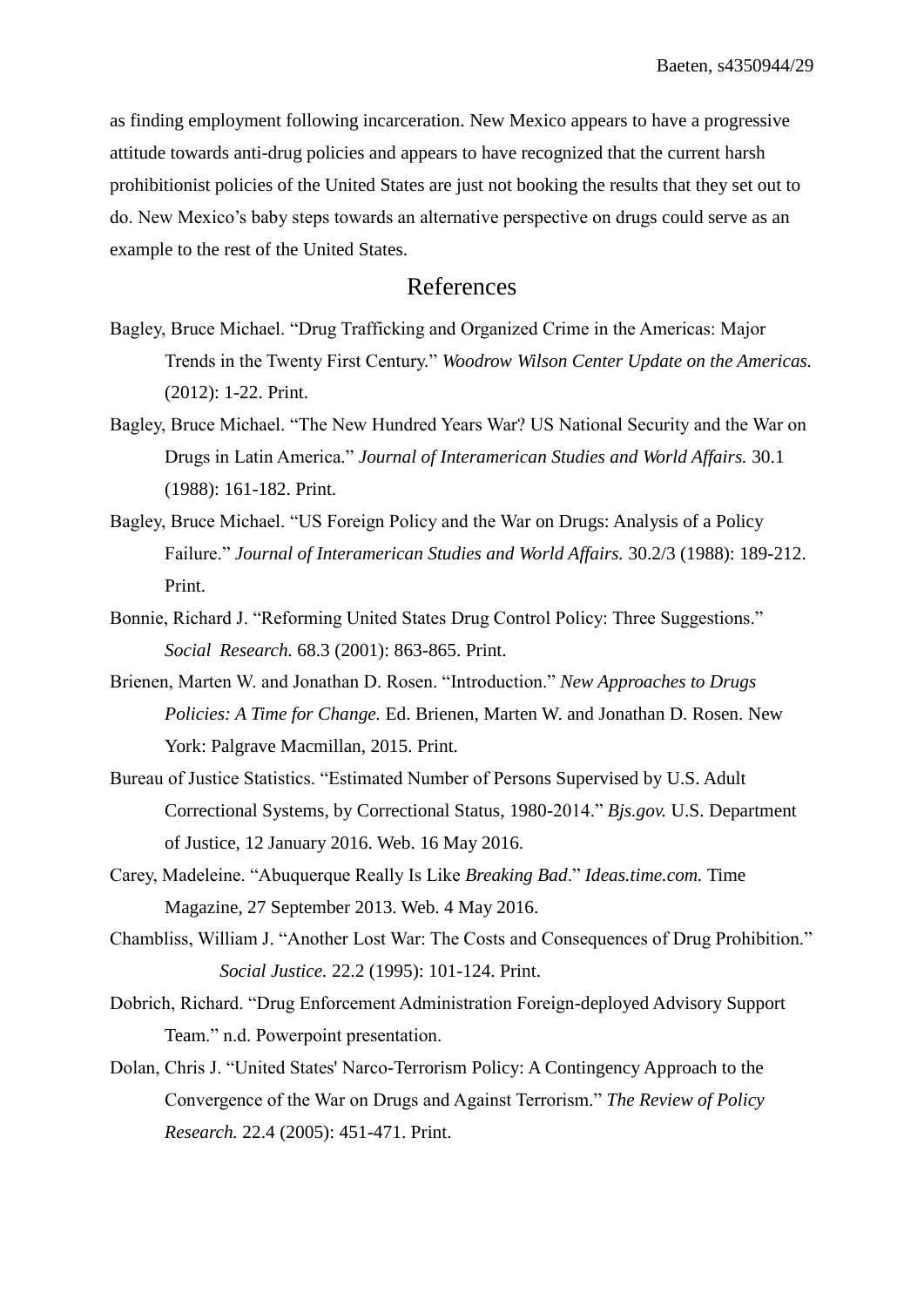- Fiuty, Philip and Jeanne Block. "Harm Reduction Activities in New Mexico." *Drug Abuse Patterns and Trends in New Mexico.* Ed. New Mexico State Epidemiology Work Group. Santa Fe: Office of Epidemiology, 2004. 33-34. Print.
- Gootenberg, Paul. "Talking about the Flow: Drugs, Borders, and the Discourse of Drug Control." *Cultural Critique.* 71 (2009): 13-46. Print.
- Governor's Organized Crime Prevention Commission. "Drug Abuse and Organized Crime in New Mexico: A Report on the Problem and the Resources by the Governor's Organized Crime Prevention Commission. (1978): 1-125. Print
- Grogger, Jeff and Willis, Michael. "The Emerge of Crack Cocaine and the Rise in Urban Crime Rates." *The Review of Economics and Statistics.* 82.4 (2002): 519-529. Print.
- Hartley, Richard D. and J. Mitchell Miller. "Crack-ing the Media Myth." *Criminal Justice Review.* 35.1 (2010): 67-89. Print.
- Hibberd, James. "'Breaking Bad' Series Finale Ratings Smash All Records." *Ew.com.*  Entertainment Weekly, n.d. Web. 13 June 2016.
- Hobson, Christopher. "Challenging 'evil': Continuity and Change in the Drug Prohibition Regime." *International Politics.* 51.4 (2014): 525-542. Print.
- Houston, Paul. "Gave Contras \$4 Million, Drug Smuggler Testifies." *Articles.latimes.com.*  Los Angeles Times, 8 April 1988. Print. 8 June 2016.
- "Key Findings." *Drug Abuse Patterns and Trends in New Mexico.* Ed. New Mexico State Epidemiology Work Group. Santa Fe: Office of Epidemiology, 2004. 1-4. Print.
- Kumar, Ajoy and Nina Shah. "Drug-Related Hospitalizations in New Mexico Hospital Inpatient Discharge Data." *Drug Abuse Patterns and Trends in New Mexico.* Ed. New Mexico State Epidemiology Work Group. Santa Fe: Office of Epidemiology, 2004. 21- 27. Print.
- Laffiteau, Charles. "The Balloon Effect: The Failuer of Supply Side Strategies in the War on Drugs." *Academia.edu*. Web. 29 May 2016.
- Landen, Michael. "Overview of Drug Overdose Deaths in New Mexico." *Drug Abuse Patterns and Trends in New Mexico.* Ed. New Mexico State Epidemiology Work Group. Santa Fe: Office of Epidemiology, 2004. 5-6. Print.
- Mabry, Donald. "The US Military and the War on Drugs in Latin America." *Journal of Interamerican Studies and World Affairs.* 30.2/3 (1988): 53-76. Print.
- Marshall, Jonathan. "Hidden Agendas in the War on Drugs." *OAH Magazine of History.* 6.2 (1991): 30-31. Print.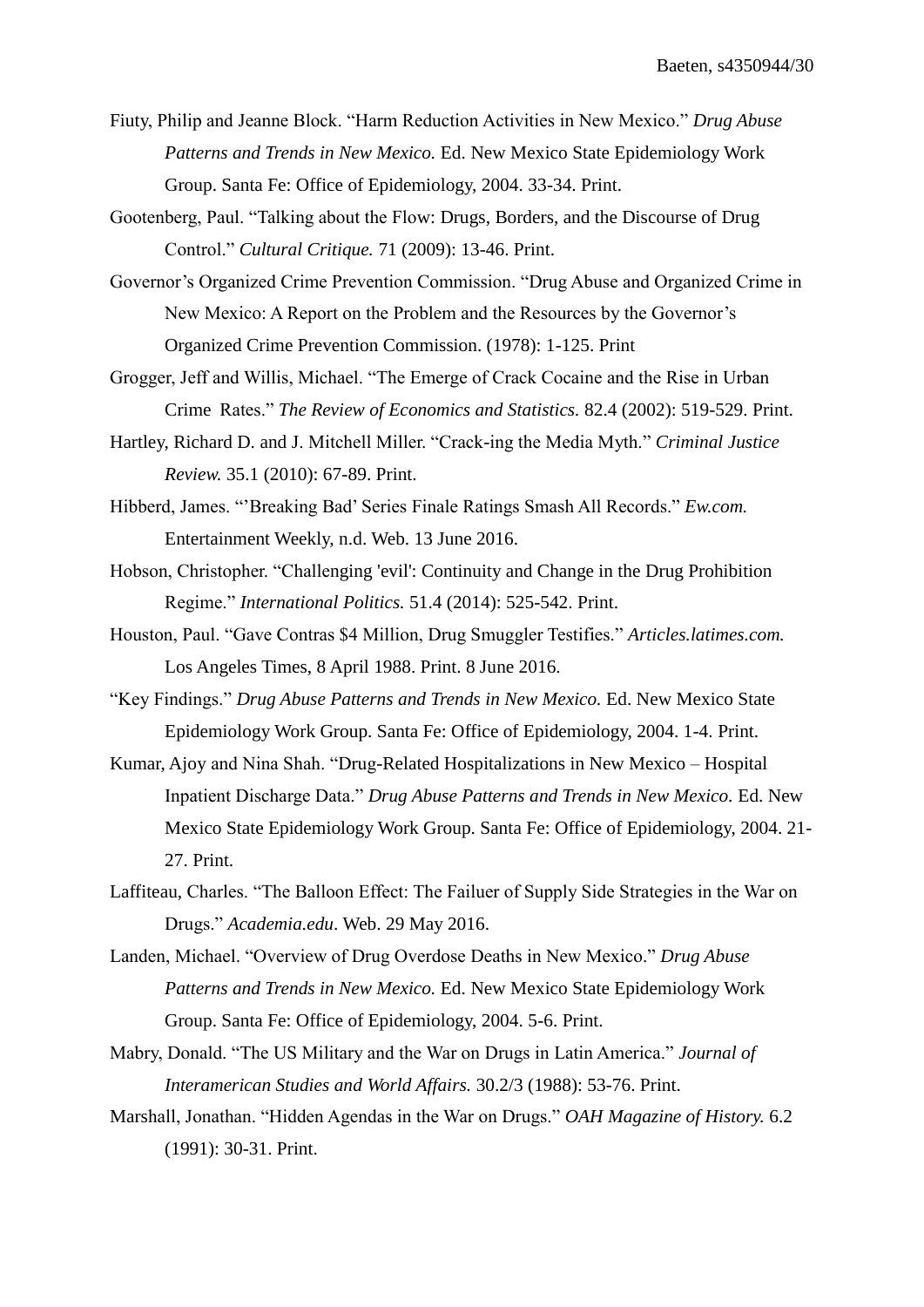- Martinez, Angela. "Health Services." *Cd.nm.gov.* New Mexico Corrections Department. N.d. Web. 13 June 2016.
- Scharmen, Thomas N., Lisa Roth-Edwards, and Nina Shah. "Drug Overdose Deaths in New Mexico's Public Health Districts: 1995-2003." *Drug Abuse Patterns and Trends in New Mexico.* Ed. New Mexico State Epidemiology Work Group. Santa Fe: Office of Epidemiology, 2004. 7-9. Print.

State of New Mexico. HB 75. *Cannabis Revenue and Freedom Act.* 

- McDermott, Jeremy. "20 Years After Pablo: The Evolution of Colombia's Drug Trade." *Insightcrime.org.* Insight Crime, 3 December 2019. Web. 29 May 2016.
- Mendible, Myra. "Post Vietnam Syndrome: National Identity, War, and the Politics of Humiliation." *Radical Psychology.* 7.1 (2008). Print.
- Mercille, Julien. "The U.S. "War on Drugs" in Afghanistan: Reality or Pretext?" *Critical Asian Studies.* 43.2 (2011): 285-309. Print
- Miron, Jeffrey. "El Chapo Shows the Folly of the War on Drugs." *Time.com.* Time Magazine, 21 January 2016. Web. 19 May 2016.
- Miron, Jeffrey A. and Jeffrey Zwiebel. "The Economic Case Against Drug Prohibition." *The Journal of Economic Perspectives.* 9.4 (1995): 175-192. Print.
- Mohammad, Fida and Gregory Fulkerson. "The "War on Drugs": A Failed Paradigm." *New Approaches to Drugs Policies: A Time for Change.* Ed. Brienen, Marten W. and Jonathan D. Rosen. New York: Palgrave Macmillan, 2015. Print.
- Morton, Adam David. "The War on Drugs in Mexico: A Failed State?" *Third World Quarterly*  33.9 (2012): 1631-1645. Print.
- Morales, Waltraud Queiser. "The War on Drugs: A New US National Security Doctrine?" *Third World Quarterly.* 11.3 (1989): 147-169. Print.
- Naim, Moises. "Wasted: The American Prohibition on Thinking Smart in the Drug War." *Foreign Policy.* 172 (2009): 168. Print.
- "New Mexico 2015." *Talkpoverty.org.* Center for American Progress, 2016. Web. 4 May 2016.
- "New Mexico Legislature Adjourned, No Marijuana Laws Adopted." *Mpp.org.* Marijuana Policy Project. 16 May 2016. Web. 13 June 2016.
- New Mexico Sentencing Commission. "New Mexico Prison Population Forecast: FY 2013- FY 2022." *Nmsc.unm.edu.* New Mexico Corrections Department, June 2012. Web. 16 May 2016.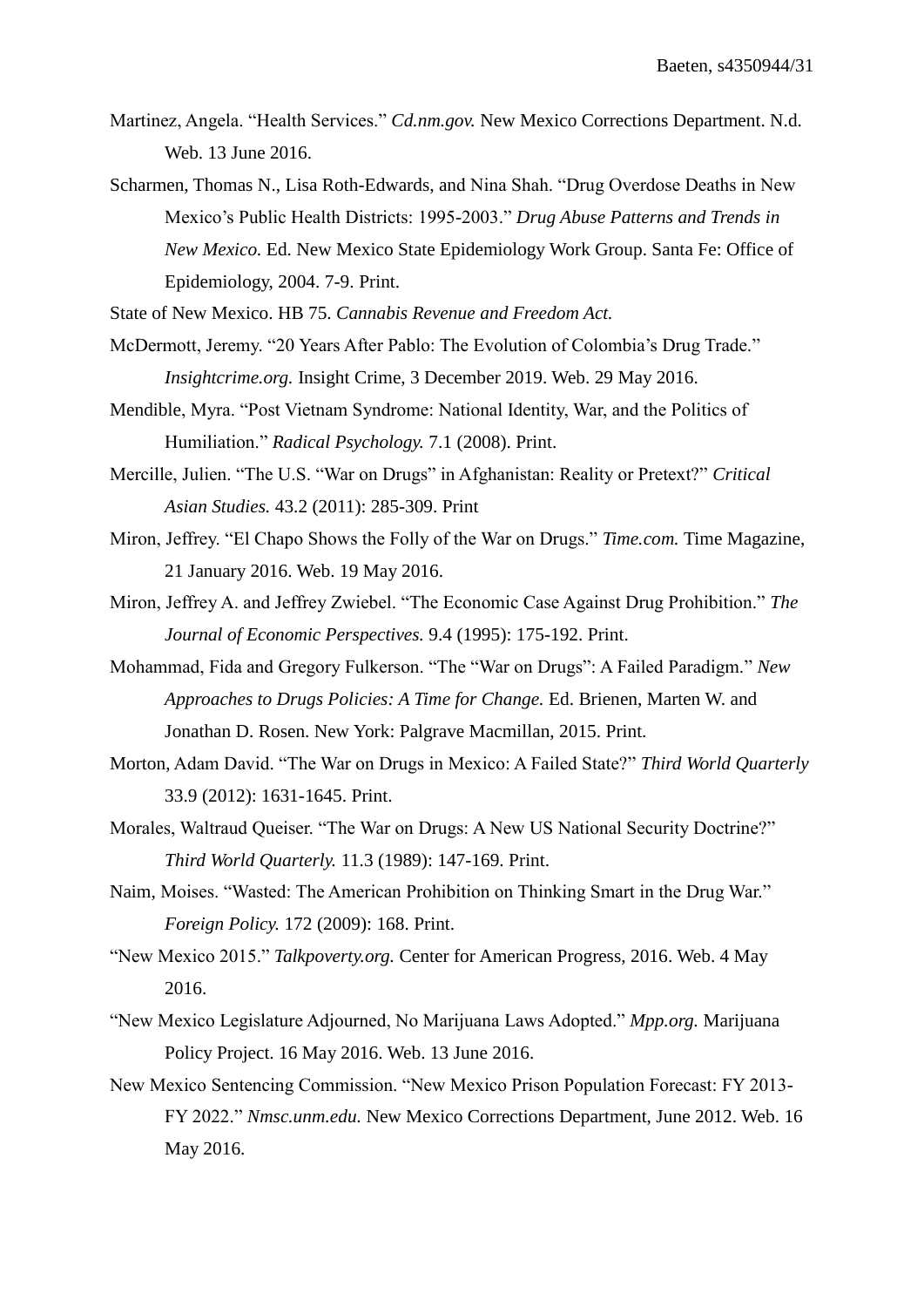- Nixon, Richard. "Special Message to the Congress on Drug Abuse Prevention and Control." *The American Presidency Project.* June 17 1971.
- Okie, Susan. "The Epidemic That Wasn't." *nytimes.com.* The New York Times, 26 January 2009. Web. 28 April 2016.
- Pelissier, Bernadette, Susan Wallace, et al. "Federal Prison Residential Drug Treatment Reduces Substance Use and Arrests After Release." *Bop.gov.* Federal Bureau of Prisons. N.d. Web. 13 June 2016.
- Scherlen, Renee. "The Never-Ending Drug War: Obstacles to Drug War Policy Termination." *PS: Political Science and Politics.* 45.1 (2012) 67-73. Print.
- Schneider, Keith. "Iran-Contra Hearings: Smuggler Ties Contras to U.S. Drug Network." *Nytimes.com.* The New York Times, 16 July 1987. Web. 8 June 2016.
- Selander, Finn and David Monnette. "New Mexico Drug Enforcement Administration Data." *Drug Abuse Patterns and Trends in New Mexico.* Ed. New Mexico State Epidemiology Work Group. Santa Fe: Office of Epidemiology, 2004. 47-48. Print.
- Spraying, A. "Human Rights and Drug Policy: Crop Eradiction." *Ohchr.org.* The Office of the United Nations High Commissioner for Human Rights, n.d. Web. 29 May 2016.
- "Statistics -Drug Seizures." *Help.cbp.gov.* U.S. Customs and Border Protection, 13 November 2015. Web. 17 May 2016.
- Substance Abuse and Mental Health Services Administration (SAMHSA). "Behavioral Health Trends in the United States: Results from the 2014 National Survey on Drug Use and Health." *U.S. Department of Health and Human Services.* 2015: 1-14, 22-34. Print.
- Szczepanski, Reena. "Alternatives to Incarceration for New Mexicans." *Drugpolicy.org.* Drug Policy Alliance New Mexico, n.d. Web. 18 May 2016.
- Thachuk, Kimberley Lynn. *Plomo o Plata: Politics, Corruption and Drug Policy in Colombia.* Diss, 1997. Simon Fraser University. Web. 30 May 2016.
- Toufexis, Anastasia. "Crack Kids. Innocent Victims." *Content.time.com.* Time Magazine, 13 May 1991. Web. 29 April 2016.
- United Nations Office on Drugs and Crime. *World Drug Report 2015*. Vienna: United Nations publication, 2015. Print.
- Winn, Russell. "Drug Use Among Arrestees in Rio Arriba County, New Mexico." *Drug Abuse Patterns and Trends in New Mexico.* Ed. New Mexico State Epidemiology Work Group. Santa Fe: Office of Epidemiology, 2004. 41-46. Print.
- "Winning the War on Drugs: A "Second Chance" for Nonviolent Drug Offenders." *Harvard Law Review*. 113.6 (2000): 1485-1502. Print.